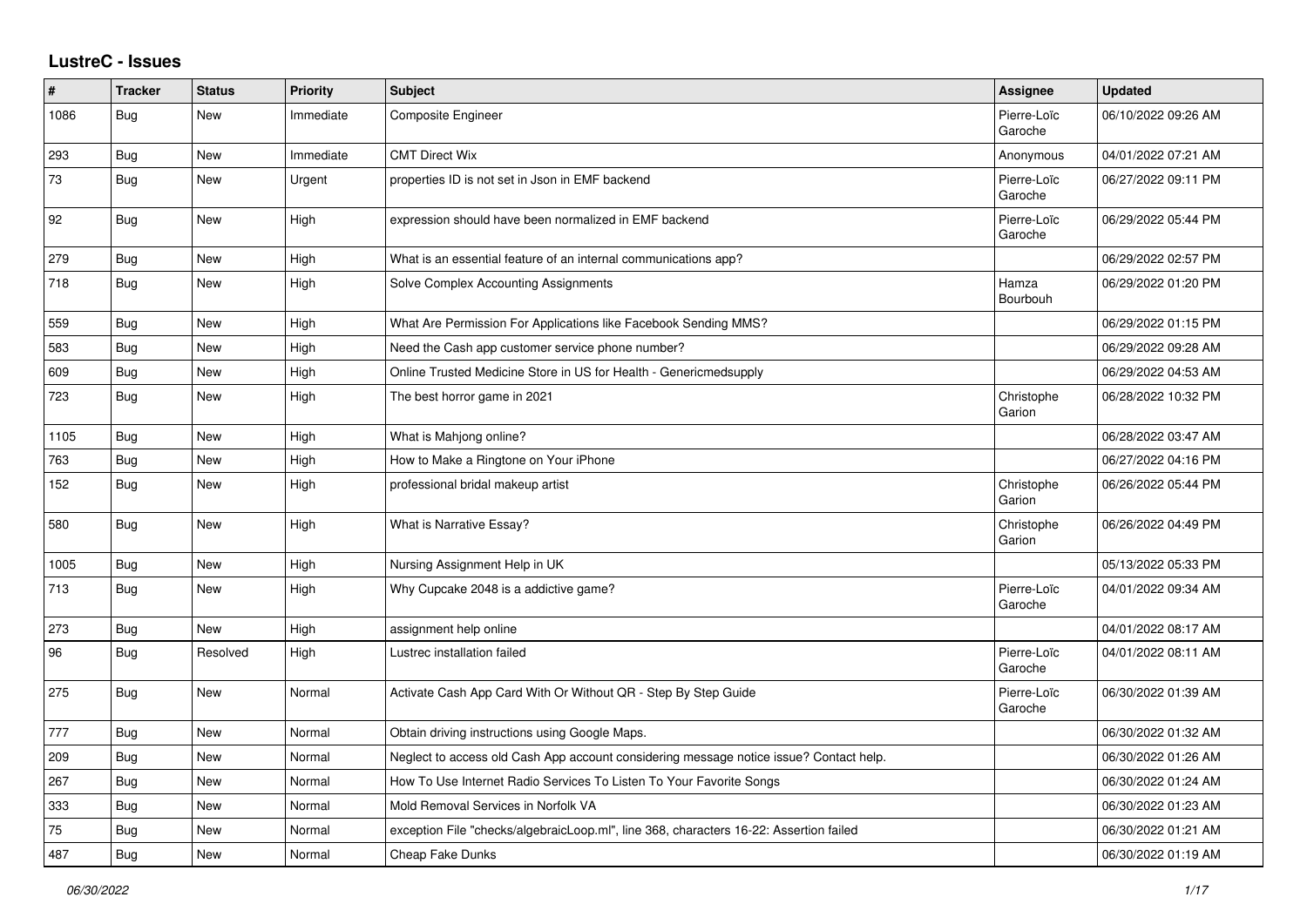| $\vert$ # | Tracker    | <b>Status</b> | <b>Priority</b> | Subject                                                                                                                                      | <b>Assignee</b>        | <b>Updated</b>      |
|-----------|------------|---------------|-----------------|----------------------------------------------------------------------------------------------------------------------------------------------|------------------------|---------------------|
| 513       | <b>Bug</b> | New           | Normal          | Unlock cash app account using the easy steps:                                                                                                | Anonymous              | 06/30/2022 01:17 AM |
| 525       | Bug        | New           | Normal          | If you don't have a QR code: How to activate cash app card in app                                                                            |                        | 06/30/2022 01:17 AM |
| 696       | <b>Bug</b> | New           | Normal          | How to Install the TuMangaOnline App                                                                                                         |                        | 06/30/2022 01:09 AM |
| 244       | Bug        | New           | Normal          | Quels sont les avantages des stations de radio en ligne.                                                                                     |                        | 06/30/2022 01:07 AM |
| 707       | <b>Bug</b> | New           | Normal          | Why Accounting Assignments Are Beneficial For The Students?                                                                                  | Pierre-Loïc<br>Garoche | 06/30/2022 01:06 AM |
| 501       | <b>Bug</b> | New           | Normal          | How Do I Annihilate Cash App Transfer Failed Problems Effectively                                                                            | Pierre-Loïc<br>Garoche | 06/30/2022 12:58 AM |
| 246       | <b>Bug</b> | New           | Normal          | The Beast App                                                                                                                                |                        | 06/30/2022 12:40 AM |
| 168       | Bug        | New           | Normal          | UFC 256 Live Stream Online                                                                                                                   |                        | 06/30/2022 12:33 AM |
| 258       | <b>Bug</b> | New           | Normal          | Fake Nike Dunk High AMBUSH Deep Royal                                                                                                        |                        | 06/30/2022 12:31 AM |
| 183       | <b>Bug</b> | New           | Normal          | Nursing Assignment Help Online                                                                                                               |                        | 06/30/2022 12:24 AM |
| 74        | Bug        | New           | Normal          | const is not supported inside contract                                                                                                       | Pierre-Loïc<br>Garoche | 06/30/2022 12:23 AM |
| 589       | <b>Bug</b> | New           | Normal          | How can I get the cash app phone number of customer support?                                                                                 |                        | 06/30/2022 12:20 AM |
| 76        | <b>Bug</b> | New           | Normal          | Import error: Load error: imported node real_to_int declared in a regular Lustre file. File "include/conv.lusi",<br>line 1, characters 0-64: |                        | 06/29/2022 11:57 PM |
| 705       | Bug        | New           | Normal          | wuxiaworld                                                                                                                                   |                        | 06/29/2022 11:42 PM |
| 345       | <b>Bug</b> | New           | Normal          | Stain Protection Services in Chesapeake VA                                                                                                   |                        | 06/29/2022 11:36 PM |
| 164       | Bug        | New           | Normal          | dfgbd                                                                                                                                        |                        | 06/29/2022 11:36 PM |
| 553       | Bug        | New           | Normal          | Cinema HD APK - Free Movie Enjoyment App on Android                                                                                          |                        | 06/29/2022 11:35 PM |
| 482       | Bug        | New           | Normal          | <b>Text Window</b>                                                                                                                           |                        | 06/29/2022 11:33 PM |
| 488       | Bug        | <b>New</b>    | Normal          | Quick solution to solve cash app dispute by the technical team                                                                               |                        | 06/29/2022 11:32 PM |
| 143       | <b>Bug</b> | New           | Normal          | Bob lace front wigs                                                                                                                          |                        | 06/29/2022 11:22 PM |
| 623       | <b>Bug</b> | New           | Normal          | Listen to online radio stations for mobile phones                                                                                            |                        | 06/29/2022 11:19 PM |
| 269       | Bug        | New           | Normal          | Is there such a site for app design?                                                                                                         | Anonymous              | 06/29/2022 11:19 PM |
| 515       | <b>Bug</b> | New           | Normal          | Fragment Nike Dunk High Tokyo Fake                                                                                                           |                        | 06/29/2022 11:19 PM |
| 759       | <b>Bug</b> | New           | Normal          | Canon IJ Network Tool                                                                                                                        | Pierre-Loïc<br>Garoche | 06/29/2022 11:16 PM |
| 88        | <b>Bug</b> | New           | Normal          | kind2 output: When for node arguments                                                                                                        | Pierre-Loïc<br>Garoche | 06/29/2022 11:10 PM |
| 537       | <b>Bug</b> | New           | Normal          | Get tech assistance with customer support on ATT Yahoo email login issue.                                                                    |                        | 06/29/2022 11:06 PM |
| 228       | <b>Bug</b> | New           | Normal          | Why Does Cash App Transaction Failed? - Here Is the Answer                                                                                   |                        | 06/29/2022 11:02 PM |
| 664       | <b>Bug</b> | New           | Normal          | Tea TV Apk Download - The Best Way to Watch Movies Offline                                                                                   |                        | 06/29/2022 11:00 PM |
| 811       | <b>Bug</b> | New           | Normal          | Canon IJ Network Tool                                                                                                                        |                        | 06/29/2022 10:59 PM |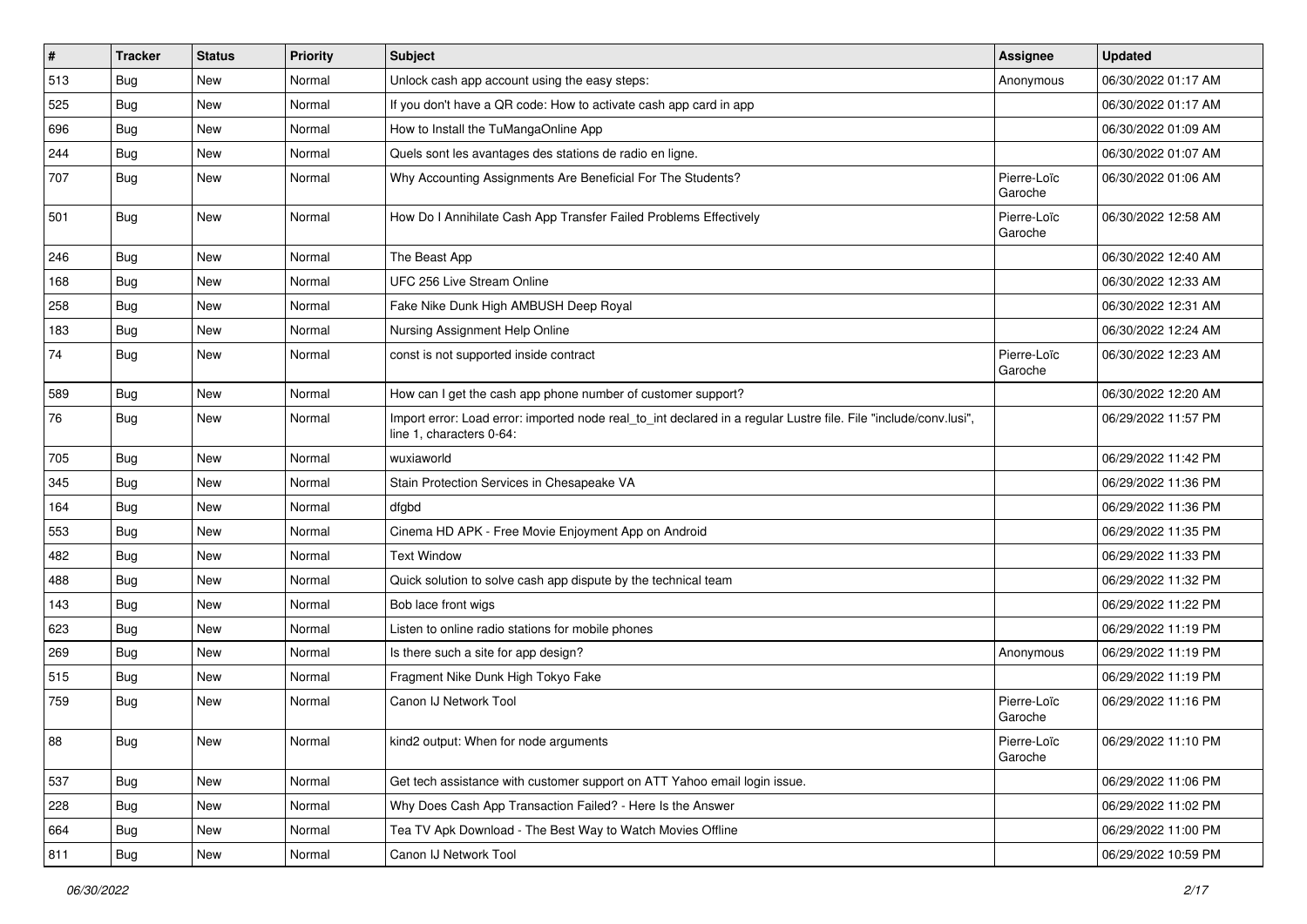| $\sharp$ | <b>Tracker</b> | <b>Status</b> | <b>Priority</b> | Subject                                                                          | <b>Assignee</b>        | <b>Updated</b>      |
|----------|----------------|---------------|-----------------|----------------------------------------------------------------------------------|------------------------|---------------------|
| 766      | Bug            | New           | Normal          | Pobreflix Mod APK Review                                                         |                        | 06/29/2022 10:55 PM |
| 136      | Bug            | <b>New</b>    | Normal          | snappow                                                                          |                        | 06/29/2022 10:52 PM |
| 498      | <b>Bug</b>     | <b>New</b>    | Normal          | Téléchargeur SoundCloud : SoundCloud en Mp3                                      | Christophe<br>Garion   | 06/29/2022 10:51 PM |
| 189      | Bug            | <b>New</b>    | Normal          | <b>College Biology Writing Services</b>                                          |                        | 06/29/2022 10:51 PM |
| 218      | <b>Bug</b>     | New           | Normal          | Popular Educational trends                                                       |                        | 06/29/2022 10:45 PM |
| 687      | Bug            | New           | Normal          | How to use twitch.tv/activate?                                                   |                        | 06/29/2022 10:39 PM |
| 506      | Bug            | New           | Normal          | www.trendmicro.com/activate                                                      |                        | 06/29/2022 10:38 PM |
| 480      | <b>Bug</b>     | <b>New</b>    | Normal          | Nur Online Shop                                                                  |                        | 06/29/2022 10:28 PM |
| 719      | Bug            | <b>New</b>    | Normal          | How Do I Send \$5000 Through Cash App Account With Ease?                         |                        | 06/29/2022 10:15 PM |
| 504      | Bug            | <b>New</b>    | Normal          | A beginner should always look for online Java assignment help!                   |                        | 06/29/2022 10:14 PM |
| 622      | <b>Bug</b>     | <b>New</b>    | Normal          | CheapestMedsShop   100% Safe Medicines Online in UK & AUS.                       |                        | 06/29/2022 10:10 PM |
| 190      | Bug            | <b>New</b>    | Normal          | All About Cash App Transfer Fail Problems                                        |                        | 06/29/2022 10:03 PM |
| 549      | Bug            | New           | Normal          | Radio Luisteren                                                                  |                        | 06/29/2022 10:01 PM |
| 503      | Bug            | <b>New</b>    | Normal          | Youtube Premium Apk free download for Android                                    |                        | 06/29/2022 09:54 PM |
| 555      | Bug            | New           | Normal          | web design development in hyderabad                                              |                        | 06/29/2022 09:50 PM |
| 150      | <b>Bug</b>     | <b>New</b>    | Normal          | dfgh                                                                             |                        | 06/29/2022 09:47 PM |
| 505      | Bug            | <b>New</b>    | Normal          | www.trendmicro.com/activate                                                      |                        | 06/29/2022 09:42 PM |
| 507      | Bug            | <b>New</b>    | Normal          | central.bitdefender.com                                                          |                        | 06/29/2022 09:35 PM |
| 230      | Bug            | <b>New</b>    | Normal          | Add Money To Cash App Card - Auto Cash Apps                                      |                        | 06/29/2022 09:34 PM |
| 789      | Bug            | New           | Normal          | Full version                                                                     |                        | 06/29/2022 09:29 PM |
| 120      | <b>Bug</b>     | <b>New</b>    | Normal          | ghfjtkx                                                                          | Pierre-Loïc<br>Garoche | 06/29/2022 09:26 PM |
| 604      | Bug            | <b>New</b>    | Normal          | <b>Idle Game Online</b>                                                          |                        | 06/29/2022 09:21 PM |
| 473      | <b>Bug</b>     | <b>New</b>    | Normal          | Floor Stripping Arlington MA                                                     |                        | 06/29/2022 09:20 PM |
| 257      | Bug            | <b>New</b>    | Normal          | Best latte machines                                                              |                        | 06/29/2022 09:17 PM |
| 490      | <b>Bug</b>     | New           | Normal          | Unlock cash app account by getting quick solutions from the technical executives |                        | 06/29/2022 09:14 PM |
| 788      | Bug            | <b>New</b>    | Normal          | Intro Maker Mod APK                                                              |                        | 06/29/2022 09:13 PM |
| 470      | <b>Bug</b>     | New           | Normal          | Commercial Floor Cleaning Westchester MA                                         |                        | 06/29/2022 09:07 PM |
| 735      | Bug            | New           | Normal          | A quick fix of how to get money back from cash app stocks                        |                        | 06/29/2022 09:07 PM |
| 699      | <b>Bug</b>     | New           | Normal          | Would you be able to utilize Cash App Twitch?                                    |                        | 06/29/2022 09:07 PM |
| 461      | <b>Bug</b>     | New           | Normal          | Germs Removal Medford MA                                                         |                        | 06/29/2022 09:06 PM |
| 278      | <b>Bug</b>     | New           | Normal          | Cash App Help & Solutions - Here You Will Get Better Assistance                  |                        | 06/29/2022 09:06 PM |
| 197      | Bug            | New           | Normal          | SBL JABORANDI PLUS HAIR OIL - COMPLETE SCALP CARE (100ML)                        |                        | 06/29/2022 09:04 PM |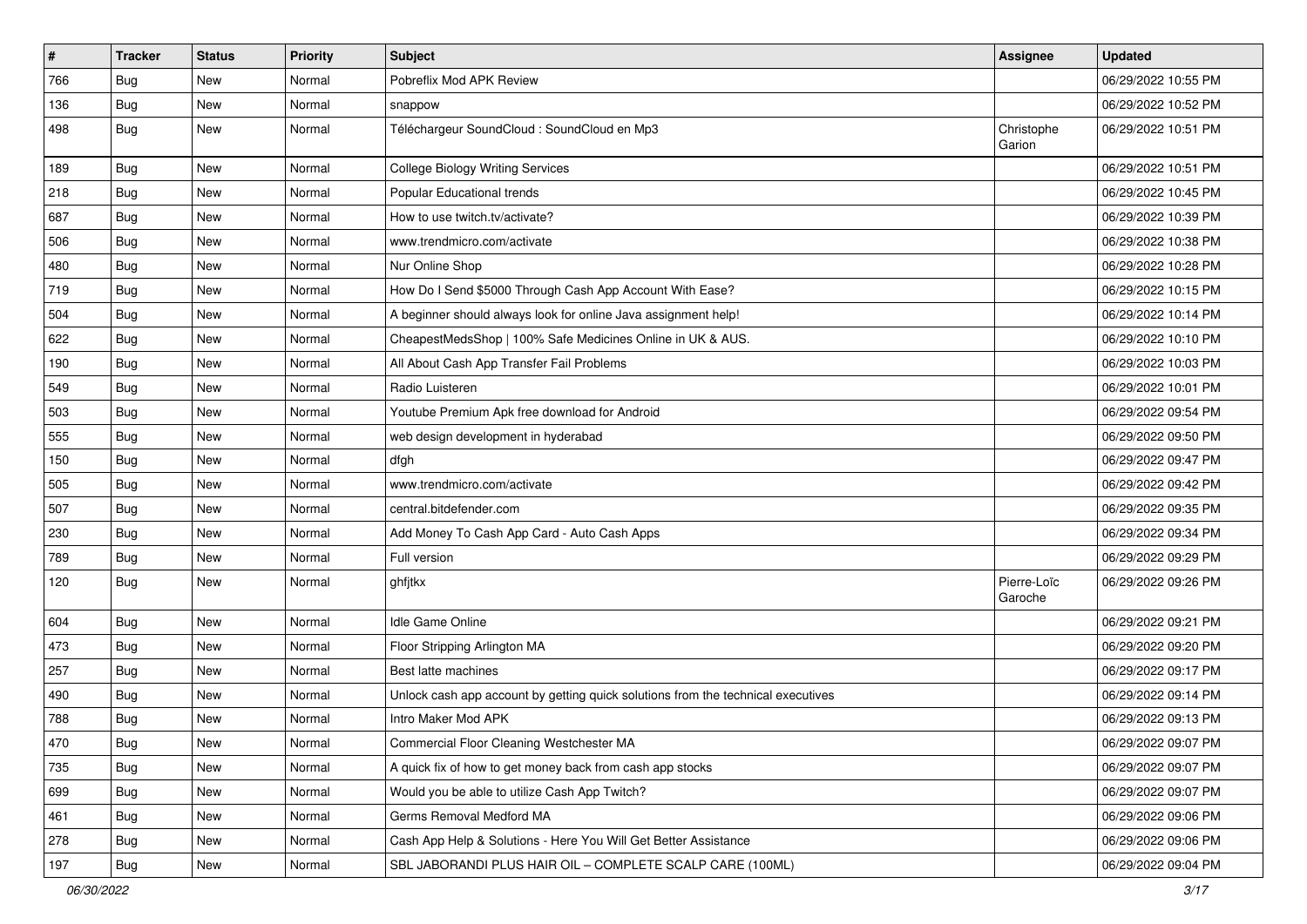| $\vert$ # | <b>Tracker</b> | <b>Status</b> | <b>Priority</b> | Subject                                                                              | Assignee               | <b>Updated</b>      |
|-----------|----------------|---------------|-----------------|--------------------------------------------------------------------------------------|------------------------|---------------------|
| 489       | <b>Bug</b>     | New           | Normal          | Get cash app refund instantly if sent to the wrong person                            |                        | 06/29/2022 09:03 PM |
| 567       | Bug            | New           | Normal          | Singapore assignment help                                                            |                        | 06/29/2022 09:03 PM |
| 219       | <b>Bug</b>     | New           | Normal          | Free Ringtones for Cell Phones.                                                      |                        | 06/29/2022 08:59 PM |
| 520       | <b>Bug</b>     | New           | Normal          | What Is The Major Role Of Cash.app/Help and Support Page?                            |                        | 06/29/2022 08:57 PM |
| 764       | <b>Bug</b>     | New           | Normal          | What is available to see what I can watch HBO Max?                                   |                        | 06/29/2022 08:50 PM |
| 495       | <b>Bug</b>     | New           | Normal          | Twitch Clip Downloader Download Twitch Clips Online 2021                             |                        | 06/29/2022 08:49 PM |
| 603       | <b>Bug</b>     | New           | Normal          | Premiere gratuito da lista de IPTV                                                   |                        | 06/29/2022 08:40 PM |
| 523       | Bug            | New           | Normal          | What Is The Right Google Account Recovery Aid To Regain Account Access?              | Pierre-Loïc<br>Garoche | 06/29/2022 08:37 PM |
| 466       | <b>Bug</b>     | New           | Normal          | Floor Stripping Westchester MA                                                       |                        | 06/29/2022 08:36 PM |
| 380       | <b>Bug</b>     | New           | Normal          | Moving Services in McLean VA                                                         |                        | 06/29/2022 08:29 PM |
| 662       | <b>Bug</b>     | New           | Normal          | Oreo TV Download - The Easiest Way to Watch Live TV                                  |                        | 06/29/2022 08:19 PM |
| 581       | <b>Bug</b>     | New           | Normal          | E-Learning Course Help                                                               |                        | 06/29/2022 08:19 PM |
| 597       | <b>Bug</b>     | New           | Normal          | Universo s / f Download                                                              |                        | 06/29/2022 08:19 PM |
| 492       | <b>Bug</b>     | New           | Normal          | HD Streamz MOD APK v3.5.5 (Keine Werbung)                                            |                        | 06/29/2022 08:18 PM |
| 500       | <b>Bug</b>     | New           | Normal          | Simply contact the technical team, to find the solution to cash app refund problems. | Pierre-Loïc<br>Garoche | 06/29/2022 08:08 PM |
| 146       | Bug            | New           | Normal          | bayabais                                                                             |                        | 06/29/2022 08:05 PM |
| 188       | <b>Bug</b>     | New           | Normal          | Why are university students buying assignments online?                               | Pierre-Loïc<br>Garoche | 06/29/2022 07:57 PM |
| 642       | Bug            | New           | Normal          | thong tin thoi tiet ngay hom nay                                                     |                        | 06/29/2022 07:52 PM |
| 312       | <b>Bug</b>     | New           | Normal          | Stain Protection Services in Virginia Beach VA                                       |                        | 06/29/2022 07:48 PM |
| 652       | <b>Bug</b>     | New           | Normal          | Sesame Health Benefits                                                               |                        | 06/29/2022 07:46 PM |
| 118       | Bug            | New           | Normal          | golf                                                                                 | Anonymous              | 06/29/2022 07:36 PM |
| 799       | <b>Bug</b>     | New           | Normal          | Who Is an ETL Engineer                                                               |                        | 06/29/2022 07:36 PM |
| 181       | Bug            | New           | Normal          | <b>Healthcare Custom Writing Services</b>                                            |                        | 06/29/2022 07:35 PM |
| 248       | Bug            | New           | Normal          | Mobile ringtones and attractiveness ringtones                                        |                        | 06/29/2022 07:31 PM |
| 712       | <b>Bug</b>     | New           | Normal          | <b>Tips and Tricks</b>                                                               |                        | 06/29/2022 07:26 PM |
| 1131      | Bug            | New           | Normal          | Calculatrice Forex pour calculer les paramètres de la copie des transactions         |                        | 06/29/2022 07:24 PM |
| 616       | Bug            | New           | Normal          | Buy Anavar Tablets   Anavar For Sale in USA, UK & Australia                          |                        | 06/29/2022 07:00 PM |
| 115       | <b>Bug</b>     | New           | Normal          | NFL LIVE STREAM                                                                      |                        | 06/29/2022 07:00 PM |
| 922       | <b>Bug</b>     | New           | Normal          | Why Is The Need For Assignment Writing Services?                                     |                        | 06/29/2022 06:48 PM |
| 658       | Bug            | New           | Normal          | Watermelon Nutrition Facts And Health Benefits                                       |                        | 06/29/2022 06:46 PM |
| 282       | <b>Bug</b>     | New           | Normal          | Activate Cash App Card: Learn Simple Steps & Fix Errors                              |                        | 06/29/2022 06:36 PM |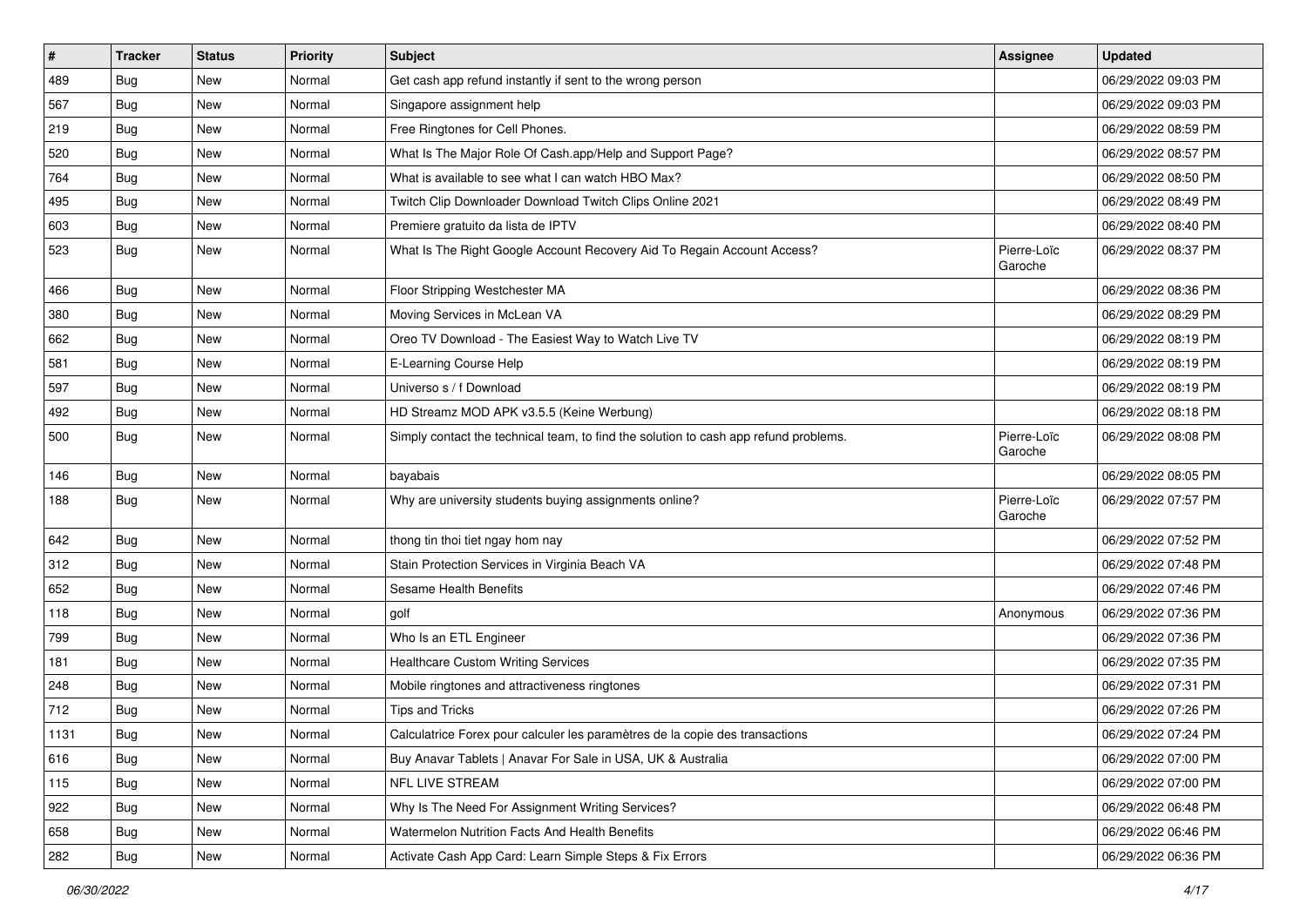| $\pmb{\sharp}$ | <b>Tracker</b> | <b>Status</b> | <b>Priority</b> | Subject                                                                                                                                                                                                                                                               | Assignee               | <b>Updated</b>      |
|----------------|----------------|---------------|-----------------|-----------------------------------------------------------------------------------------------------------------------------------------------------------------------------------------------------------------------------------------------------------------------|------------------------|---------------------|
| 678            | <b>Bug</b>     | New           | Normal          | How to be a winner in buidnow gg                                                                                                                                                                                                                                      |                        | 06/29/2022 06:31 PM |
| 551            | <b>Bug</b>     | New           | Normal          | Why Do Students Need Online Best Dissertation Writing Services?                                                                                                                                                                                                       |                        | 06/29/2022 06:30 PM |
| 701            | Bug            | New           | Normal          | Why Law Essay Helper UK is Necessary?                                                                                                                                                                                                                                 |                        | 06/29/2022 06:29 PM |
| 253            | <b>Bug</b>     | New           | Normal          | Florence Lawrence                                                                                                                                                                                                                                                     |                        | 06/29/2022 06:22 PM |
| 119            | <b>Bug</b>     | New           | Normal          | klhjigyu                                                                                                                                                                                                                                                              |                        | 06/29/2022 06:19 PM |
| 767            | <b>Bug</b>     | New           | Normal          | apkmod                                                                                                                                                                                                                                                                |                        | 06/29/2022 06:15 PM |
| 475            | Bug            | New           | Normal          | Floor Cleaning Arlington MA                                                                                                                                                                                                                                           |                        | 06/29/2022 05:53 PM |
| 292            | <b>Bug</b>     | New           | Normal          | Venmo to Cash App Transfer Of Money- Explore Here                                                                                                                                                                                                                     |                        | 06/29/2022 05:52 PM |
| 573            | <b>Bug</b>     | New           | Normal          | Experimente lo mejor en la aplicación Apk de juegos gratis                                                                                                                                                                                                            |                        | 06/29/2022 05:48 PM |
| 153            | Bug            | New           | Normal          | urgent loan online                                                                                                                                                                                                                                                    | Christophe<br>Garion   | 06/29/2022 05:43 PM |
| 132            | <b>Bug</b>     | New           | Normal          | concrete-everything                                                                                                                                                                                                                                                   |                        | 06/29/2022 05:41 PM |
| 771            | Bug            | New           | Normal          | united airlines baggage policy                                                                                                                                                                                                                                        |                        | 06/29/2022 05:39 PM |
| 1069           | <b>Bug</b>     | New           | Normal          | how to get cash app support phone number 24*7 available                                                                                                                                                                                                               |                        | 06/29/2022 05:37 PM |
| 264            | <b>Bug</b>     | New           | Normal          | We Buy Your Unwanted Car                                                                                                                                                                                                                                              | Corentin<br>Lauverjat  | 06/29/2022 05:36 PM |
| 624            | <b>Bug</b>     | New           | Normal          | Use go with the Driving Directions for your go                                                                                                                                                                                                                        |                        | 06/29/2022 05:22 PM |
| 516            | Bug            | New           | Normal          | Does Cash App Help To Get Cash App Refund Without Any Interruption?                                                                                                                                                                                                   |                        | 06/29/2022 05:12 PM |
| 628            | Bug            | New           | Normal          | CV reviewing services!                                                                                                                                                                                                                                                |                        | 06/29/2022 05:09 PM |
| 657            | Bug            | New           | Normal          | Coconut Nutrition Facts And Health Benefits                                                                                                                                                                                                                           |                        | 06/29/2022 05:05 PM |
| 140            | <b>Bug</b>     | New           | Normal          | sugarbalanceusa                                                                                                                                                                                                                                                       |                        | 06/29/2022 04:56 PM |
| 782            | Bug            | New           | Normal          | Comment faire une sonnerie téléphonique                                                                                                                                                                                                                               |                        | 06/29/2022 04:47 PM |
| 481            | <b>Bug</b>     | New           | Normal          | Nur Online Shop                                                                                                                                                                                                                                                       |                        | 06/29/2022 03:52 PM |
| 772            | <b>Bug</b>     | New           | Normal          | united airlines baggage policy                                                                                                                                                                                                                                        |                        | 06/29/2022 03:40 PM |
| 289            | <b>Bug</b>     | New           | Normal          | Recover Yahoo Mail Forgotten Password - Explore Kanata Chinese                                                                                                                                                                                                        |                        | 06/29/2022 03:35 PM |
| 593            | <b>Bug</b>     | New           | Normal          | Eiffel Spark Ultimate C2 SN series is a fully synthetic range of advanced performance engine oils blended in<br>high performance fully synthetic (PAO - polyalphaolefin) basestocks fortified with advanced technology<br>additive system, specifically formulated to |                        | 06/29/2022 03:34 PM |
| 534            | <b>Bug</b>     | New           | Normal          | Know how to initiate cash app refund by contacting the technical team                                                                                                                                                                                                 | Pierre-Loïc<br>Garoche | 06/29/2022 03:23 PM |
| 497            | <b>Bug</b>     | New           | Normal          | Fake Nike Dunk Low Off-White Lot 50                                                                                                                                                                                                                                   |                        | 06/29/2022 03:23 PM |
| 717            | Bug            | New           | Normal          | Disney Plus Apk - Watch Movies and TV Shows on Your Device                                                                                                                                                                                                            |                        | 06/29/2022 03:10 PM |
| 592            | <b>Bug</b>     | New           | Normal          | Deezer Premium APK - Baixe músicas de qualquer lugar do mundo de graça                                                                                                                                                                                                |                        | 06/29/2022 03:10 PM |
| 694            | <b>Bug</b>     | New           | Normal          | How to Get Guidance On How To Cash App Withdrawal Limit?                                                                                                                                                                                                              | Christophe<br>Garion   | 06/29/2022 03:09 PM |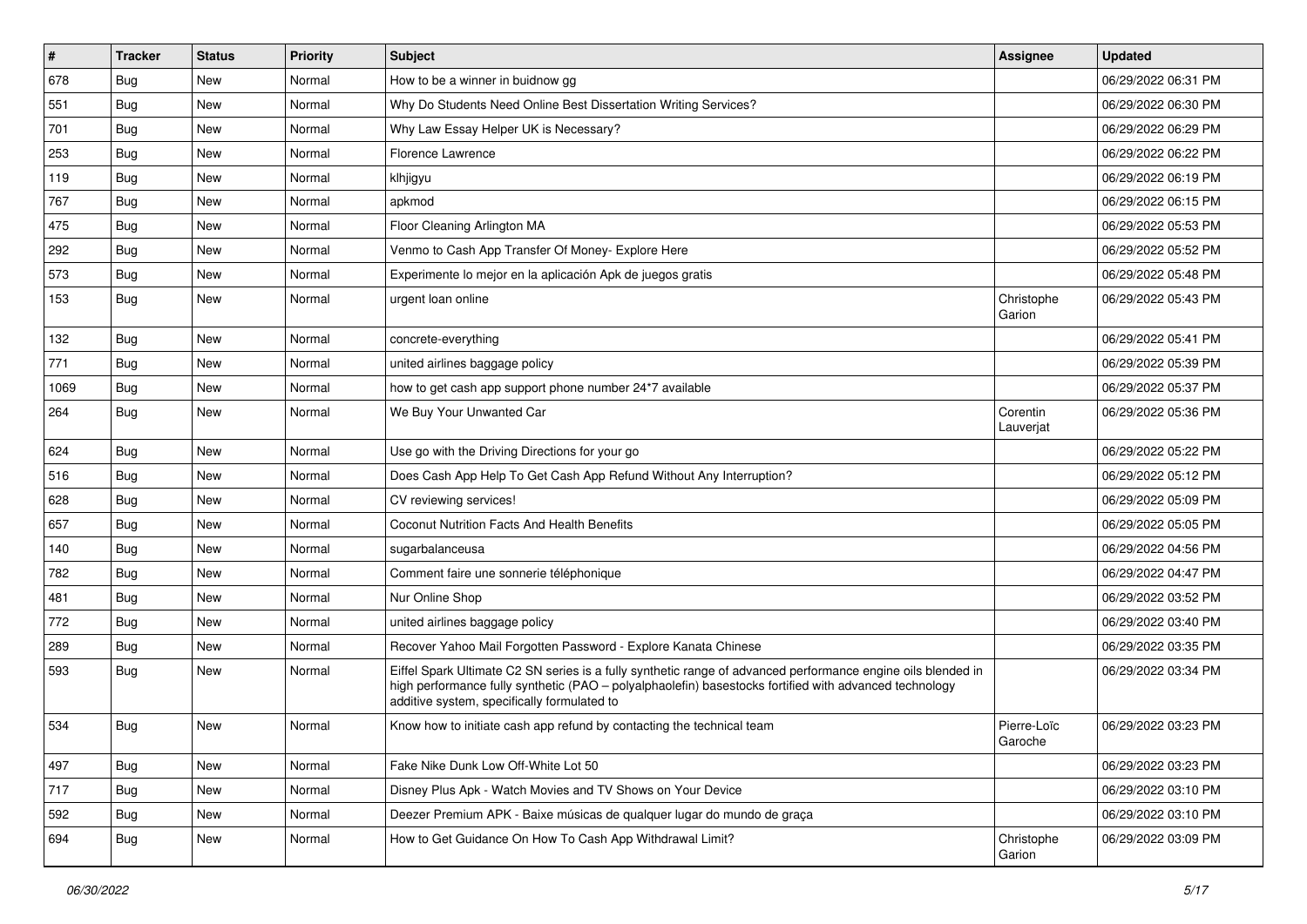| $\vert$ # | <b>Tracker</b> | <b>Status</b> | <b>Priority</b> | <b>Subject</b>                                                                           | <b>Assignee</b>        | <b>Updated</b>      |
|-----------|----------------|---------------|-----------------|------------------------------------------------------------------------------------------|------------------------|---------------------|
| 582       | <b>Bug</b>     | New           | Normal          | Cash App Won't Let Me Send Money If There Is A Low Balance Available                     | Pierre-Loïc<br>Garoche | 06/29/2022 03:01 PM |
| 321       | Bug            | <b>New</b>    | Normal          | Tile & Grout Cleaning Services in Virginia Beach VA                                      |                        | 06/29/2022 02:55 PM |
| 336       | <b>Bug</b>     | New           | Normal          | Tile & Grout Cleaning Services in Norfolk VA                                             |                        | 06/29/2022 02:50 PM |
| 502       | Bug            | <b>New</b>    | Normal          | Les instructions pour définir des sonneries pour iPhone sont simples et faciles à suivre |                        | 06/29/2022 02:27 PM |
| 561       | Bug            | New           | Normal          | Enjoy the Full YouTube Premium Experience With YouTube Premium Membership                |                        | 06/29/2022 02:18 PM |
| 601       | Bug            | New           | Normal          | Best Essay Writing Service UK                                                            | Pierre-Loïc<br>Garoche | 06/29/2022 01:57 PM |
| 145       | <b>Bug</b>     | <b>New</b>    | Normal          | abdulbaissagar                                                                           |                        | 06/29/2022 01:56 PM |
| 155       | Bug            | New           | Normal          | Cant access my cash app account                                                          | Pierre-Loïc<br>Garoche | 06/29/2022 01:55 PM |
| 496       | <b>Bug</b>     | <b>New</b>    | Normal          | What is Live NetTV?                                                                      |                        | 06/29/2022 01:52 PM |
| 211       | Bug            | <b>New</b>    | Normal          | Problem in Cash App rebate? Call Cash App customer service number for help.              |                        | 06/29/2022 01:49 PM |
| 599       | Bug            | New           | Normal          | Do you know how to delete cash app account from your computer?                           |                        | 06/29/2022 01:49 PM |
| 783       | <b>Bug</b>     | New           | Normal          | How Do I Determine The Reasons And Solutions To Fix Cash App Transfer Failed?            |                        | 06/29/2022 01:42 PM |
| 536       | <b>Bug</b>     | <b>New</b>    | Normal          | How to check the balance on the cash app card                                            | Hamza<br>Bourbouh      | 06/29/2022 01:17 PM |
| 519       | <b>Bug</b>     | <b>New</b>    | Normal          | Are you finding online UK Assignment writers?                                            |                        | 06/29/2022 01:01 PM |
| 820       | <b>Bug</b>     | New           | Normal          | Metal Slug Apk para Android                                                              |                        | 06/29/2022 12:55 PM |
| 1077      | <b>Bug</b>     | <b>New</b>    | Normal          | Les excellentes façons d'utiliser ces images                                             |                        | 06/29/2022 12:54 PM |
| 285       | Bug            | <b>New</b>    | Normal          | Have you ever written an essay?                                                          |                        | 06/29/2022 12:45 PM |
| 157       | <b>Bug</b>     | New           | Normal          | Forget cash app pin                                                                      |                        | 06/29/2022 12:43 PM |
| 774       | <b>Bug</b>     | <b>New</b>    | Normal          | Follow proper initiatives                                                                |                        | 06/29/2022 12:34 PM |
| 512       | <b>Bug</b>     | <b>New</b>    | Normal          | The Importance Of Using Custom Writing Services                                          |                        | 06/29/2022 12:33 PM |
| 234       | <b>Bug</b>     | New           | Normal          | My Personal Experience With the College Writing Services                                 |                        | 06/29/2022 12:28 PM |
| 531       | <b>Bug</b>     | <b>New</b>    | Normal          | Cheap Assignment Writing Service UK                                                      | Anonymous              | 06/29/2022 12:18 PM |
| 612       | Bug            | New           | Normal          | Luxury Slingshot Rental                                                                  |                        | 06/29/2022 12:15 PM |
| 161       | <b>Bug</b>     | New           | Normal          | dfdrtyuio                                                                                |                        | 06/29/2022 12:00 PM |
| 677       | <b>Bug</b>     | New           | Normal          | Logo Design Services Near Me                                                             |                        | 06/29/2022 11:58 AM |
| 661       | <b>Bug</b>     | New           | Normal          | Turbo VPN MOD APK Download                                                               |                        | 06/29/2022 11:57 AM |
| 586       | <b>Bug</b>     | New           | Normal          | Best Modifications For Your Mobile Phone                                                 |                        | 06/29/2022 11:54 AM |
| 542       | Bug            | New           | Normal          | Web N Logo Design                                                                        |                        | 06/29/2022 11:42 AM |
| 554       | <b>Bug</b>     | New           | Normal          | XvideoStudio Video Editor APK Free Download on TechToDown                                |                        | 06/29/2022 11:31 AM |
| 217       | Bug            | New           | Normal          | How this service matter most?                                                            |                        | 06/29/2022 11:28 AM |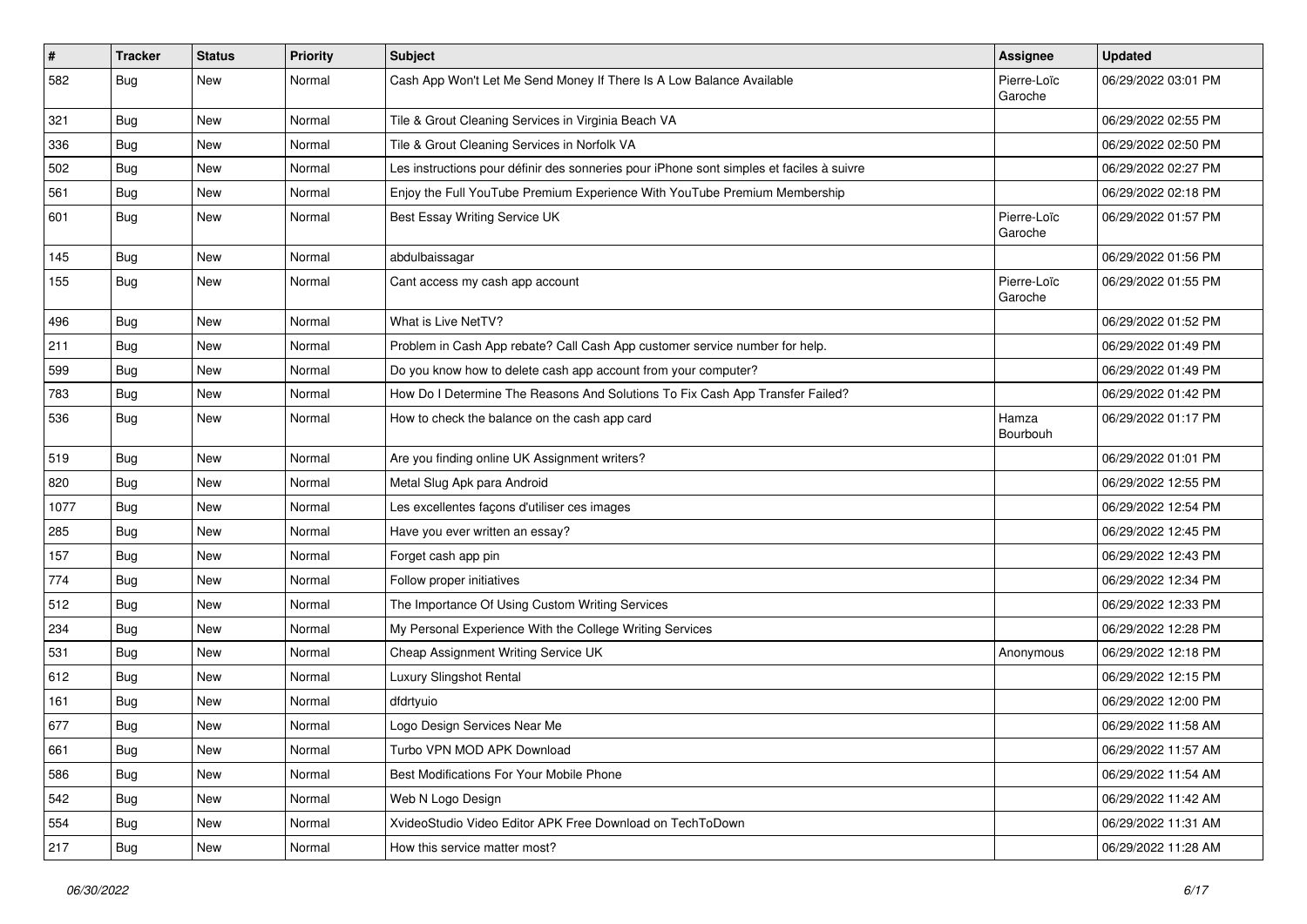| $\vert$ # | <b>Tracker</b> | <b>Status</b> | <b>Priority</b> | Subject                                                                                                 | Assignee               | <b>Updated</b>      |
|-----------|----------------|---------------|-----------------|---------------------------------------------------------------------------------------------------------|------------------------|---------------------|
| 1018      | <b>Bug</b>     | New           | Normal          | So erhalten Sie ein kostenloses Hörbuch                                                                 |                        | 06/29/2022 11:27 AM |
| 352       | Bug            | New           | Normal          | Tile & Grout Cleaning Services in Chesapeake VA                                                         |                        | 06/29/2022 11:19 AM |
| 659       | Bug            | New           | Normal          | Olive Oil Properties And Health Benefits                                                                |                        | 06/29/2022 11:15 AM |
| 650       | <b>Bug</b>     | New           | Normal          | <b>Cherries Health Benefits</b>                                                                         |                        | 06/29/2022 11:13 AM |
| 202       | <b>Bug</b>     | <b>New</b>    | Normal          | blonde wig                                                                                              |                        | 06/29/2022 11:08 AM |
| 618       | <b>Bug</b>     | New           | Normal          | Buy Steroids Online with OurMedicnes.com   Best Quality Steroids                                        |                        | 06/29/2022 10:57 AM |
| 762       | Bug            | New           | Normal          | How To Add Money To A Cash App Card If Struggling With Low Amount?                                      |                        | 06/29/2022 10:53 AM |
| 1087      | <b>Bug</b>     | New           | Normal          | How do new writers start out?                                                                           |                        | 06/29/2022 10:43 AM |
| 532       | <b>Bug</b>     | New           | Normal          | My Assignment Help                                                                                      |                        | 06/29/2022 10:39 AM |
| 602       | <b>Bug</b>     | New           | Normal          | Best Essay Writing Service UK                                                                           | Pierre-Loïc<br>Garoche | 06/29/2022 10:32 AM |
| 563       | <b>Bug</b>     | <b>New</b>    | Normal          | Understanding the Difference Between Free and Paid Mod Apks                                             |                        | 06/29/2022 10:32 AM |
| 708       | Bug            | New           | Normal          | Efficient ways to proceed with the cash app dispute process?                                            |                        | 06/29/2022 10:24 AM |
| 574       | Bug            | New           | Normal          | How to fix the Epson printer offline issue due to a wired connection?                                   |                        | 06/29/2022 10:23 AM |
| 133       | Bug            | New           | Normal          | craftlabs                                                                                               |                        | 06/29/2022 10:22 AM |
| 587       | <b>Bug</b>     | New           | Normal          | Why Picsart Pro Offers Great Features                                                                   |                        | 06/29/2022 10:06 AM |
| 682       | <b>Bug</b>     | New           | Normal          | Does Facebook customer service live chat allow to speak with someone?                                   |                        | 06/29/2022 09:56 AM |
| 787       | Bug            | New           | Normal          | Assured Assignment Help                                                                                 |                        | 06/29/2022 09:56 AM |
| 571       | Bug            | New           | Normal          | How may the Cash app dispute your trade?                                                                | Pierre-Loïc<br>Garoche | 06/29/2022 09:47 AM |
| 576       | Bug            | New           | Normal          | So laden Sie ein Instagram-Bild herunter                                                                |                        | 06/29/2022 09:47 AM |
| 684       | Bug            | New           | Normal          | Difference between paper map and online map                                                             |                        | 06/29/2022 09:46 AM |
| 598       | <b>Bug</b>     | <b>New</b>    | Normal          | Universo s / f Download                                                                                 |                        | 06/29/2022 09:45 AM |
| 673       | Bug            | New           | Normal          | Learn the basics of pixel art - Clear grid                                                              |                        | 06/29/2022 09:44 AM |
| 540       | <b>Bug</b>     | New           | Normal          | Why Haven't I Received My Cash App Card? Can I get t the reasons behind it                              |                        | 06/29/2022 09:42 AM |
| 514       | Bug            | <b>New</b>    | Normal          | Trans-Caribbean                                                                                         |                        | 06/29/2022 09:33 AM |
| 1116      | <b>Bug</b>     | New           | Normal          | ipTV smarts pro                                                                                         |                        | 06/29/2022 09:27 AM |
| 479       | Bug            | New           | Normal          | Limousine Service Bellevue WA                                                                           |                        | 06/29/2022 09:16 AM |
| 331       | Bug            | New           | Normal          | Water Extraction Services in Norfolk VA                                                                 |                        | 06/29/2022 09:13 AM |
| 1114      | Bug            | New           | Normal          | To control the car, all you must do is click to go left or right and release the button to go straight. |                        | 06/29/2022 09:05 AM |
| 800       | Bug            | New           | Normal          | Who Is an ETL Engineer                                                                                  |                        | 06/29/2022 08:54 AM |
| 529       | <b>Bug</b>     | New           | Normal          | Thop TV APK - Free Download for Android                                                                 |                        | 06/29/2022 08:52 AM |
| 261       | Bug            | New           | Normal          | Ringtone Downloads - Easy Ways Come Up With Your Own Ringtones                                          |                        | 06/29/2022 08:23 AM |
| 655       | <b>Bug</b>     | New           | Normal          | <b>Eggplant Health Benefits</b>                                                                         |                        | 06/29/2022 08:18 AM |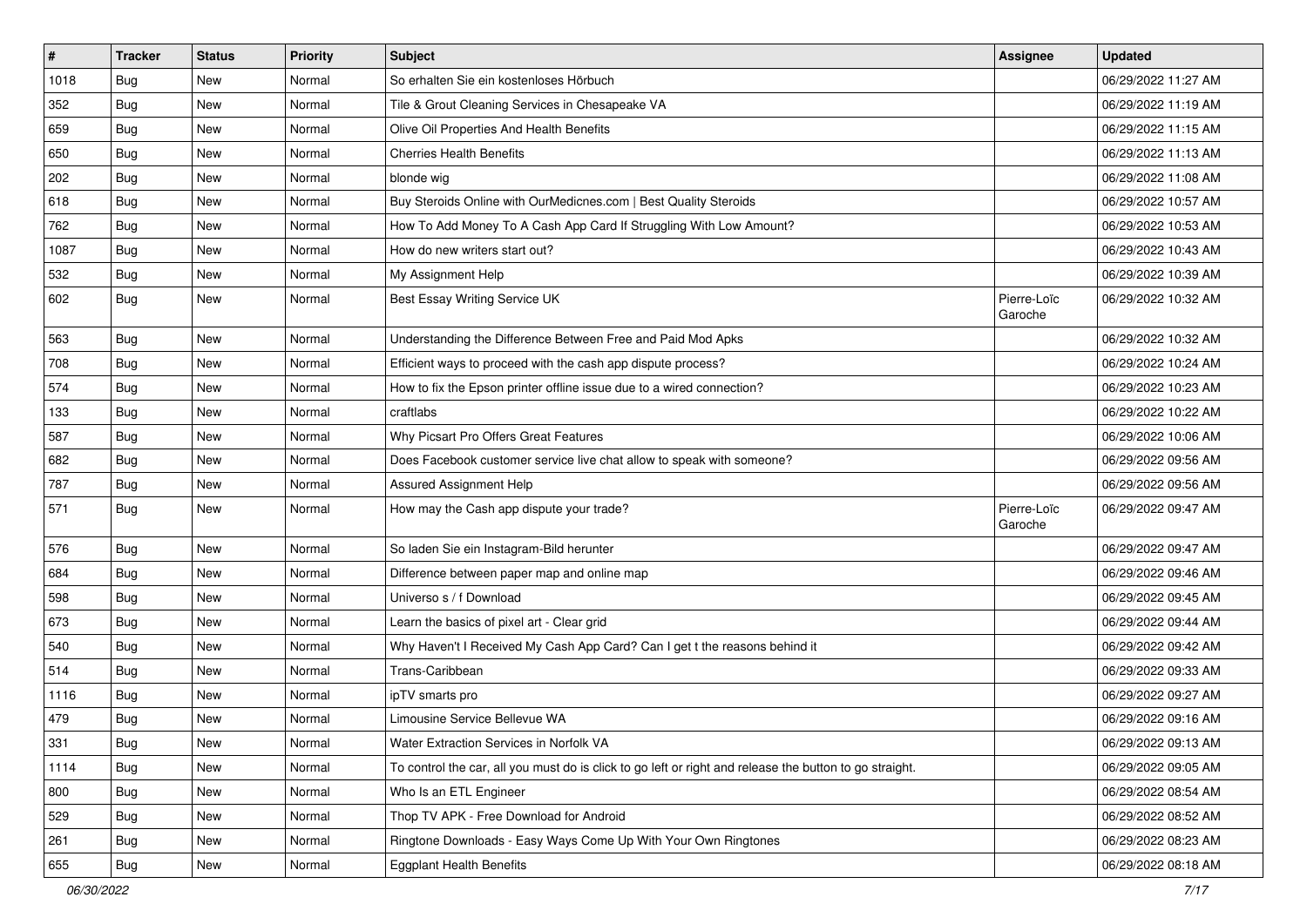| $\vert$ # | <b>Tracker</b> | <b>Status</b> | <b>Priority</b> | <b>Subject</b>                                                                   | <b>Assignee</b>       | <b>Updated</b>      |
|-----------|----------------|---------------|-----------------|----------------------------------------------------------------------------------|-----------------------|---------------------|
| 185       | <b>Bug</b>     | New           | Normal          | Non-Plagiarized Research Writing                                                 |                       | 06/29/2022 07:58 AM |
| 668       | Bug            | <b>New</b>    | Normal          | Get to know Cash App Refund Process here                                         |                       | 06/29/2022 07:21 AM |
| 494       | <b>Bug</b>     | New           | Normal          | <b>Buy Discussion Post</b>                                                       |                       | 06/29/2022 07:13 AM |
| 615       | <b>Bug</b>     | <b>New</b>    | Normal          | CheapestMedsShop   100% Safe Medicines Online in USA UK & AUS.                   |                       | 06/29/2022 07:03 AM |
| 613       | <b>Bug</b>     | New           | Normal          | Buy Aspadol 100mg Tab Online in US, UK, AU   Erospharmacy                        |                       | 06/29/2022 07:00 AM |
| 761       | Bug            | New           | Normal          | What is it about basketball that makes it so popular in the United States?       | Corentin<br>Lauverjat | 06/29/2022 06:51 AM |
| 695       | Bug            | New           | Normal          | Refer Listas IPTV Apk                                                            |                       | 06/29/2022 06:50 AM |
| 262       | <b>Bug</b>     | <b>New</b>    | Normal          | It this true to dealing Wuth                                                     |                       | 06/29/2022 06:48 AM |
| 134       | Bug            | New           | Normal          | wisegolfers                                                                      |                       | 06/29/2022 06:38 AM |
| 225       | Bug            | New           | Normal          | instant personal loan                                                            |                       | 06/29/2022 06:37 AM |
| 347       | Bug            | New           | Normal          | Eco/Green Cleaning Services in Chesapeake VA                                     |                       | 06/29/2022 06:35 AM |
| 450       | Bug            | New           | Normal          | Floor Stripping Quincy MA                                                        |                       | 06/29/2022 06:32 AM |
| 457       | <b>Bug</b>     | <b>New</b>    | Normal          | Carpet Cleaning Medford MA                                                       |                       | 06/29/2022 06:00 AM |
| 222       | Bug            | New           | Normal          | Social Profile links                                                             |                       | 06/29/2022 05:59 AM |
| 184       | <b>Bug</b>     | New           | Normal          | Affordable Business Writing Services                                             |                       | 06/29/2022 05:53 AM |
| 704       | <b>Bug</b>     | New           | Normal          | Reach support team of Chime Customer Service for instant help                    |                       | 06/29/2022 05:49 AM |
| 400       | Bug            | New           | Normal          | Office Moving Services in Potomac MD                                             |                       | 06/29/2022 05:42 AM |
| 465       | <b>Bug</b>     | <b>New</b>    | Normal          | Carpet Cleaning Westchester MA                                                   |                       | 06/29/2022 05:35 AM |
| 524       | <b>Bug</b>     | <b>New</b>    | Normal          | How Does Google Account Recovery Work If Your Account Is Hacked?                 |                       | 06/29/2022 05:32 AM |
| 178       | Bug            | New           | Normal          | transparent lace wigs                                                            |                       | 06/29/2022 05:31 AM |
| 564       | <b>Bug</b>     | <b>New</b>    | Normal          | How To Install RepelisPlus On Your Android Phone?                                |                       | 06/29/2022 05:11 AM |
| 796       | Bug            | <b>New</b>    | Normal          | How Does Cash App ++ actually work and What is the process of it                 |                       | 06/29/2022 05:10 AM |
| 1117      | <b>Bug</b>     | New           | Normal          | Equal Words - Word search game for PC and Windows Phone                          |                       | 06/29/2022 04:58 AM |
| 770       | <b>Bug</b>     | New           | Normal          | Canon IJ Network Tool                                                            |                       | 06/29/2022 04:48 AM |
| 245       | <b>Bug</b>     | New           | Normal          | Write My Essay For Me Cheap                                                      |                       | 06/29/2022 04:10 AM |
| 526       | <b>Bug</b>     | <b>New</b>    | Normal          | Soundcloud to mp3 converter - Download Soundcloud songs                          |                       | 06/29/2022 04:01 AM |
| 804       | <b>Bug</b>     | <b>New</b>    | Normal          | Review                                                                           |                       | 06/29/2022 03:32 AM |
| 724       | <b>Bug</b>     | New           | Normal          | Dial Chime Customer support number for a quick response                          |                       | 06/29/2022 03:31 AM |
| 709       | Bug            | New           | Normal          | How To Load Cash App Card At Walmart Without Having To Face Any Hassle?          |                       | 06/29/2022 03:26 AM |
| 639       | <b>Bug</b>     | New           | Normal          | thong tin chinh xac                                                              |                       | 06/29/2022 02:44 AM |
| 798       | <b>Bug</b>     | New           | Normal          | Who Is an ETL Engineer                                                           |                       | 06/29/2022 02:44 AM |
| 634       | <b>Bug</b>     | New           | Normal          | Buy Vidalista Tablets (Tadalafil) at [\$25 OFF + Free Shipping] Vidalistatablets |                       | 06/29/2022 02:25 AM |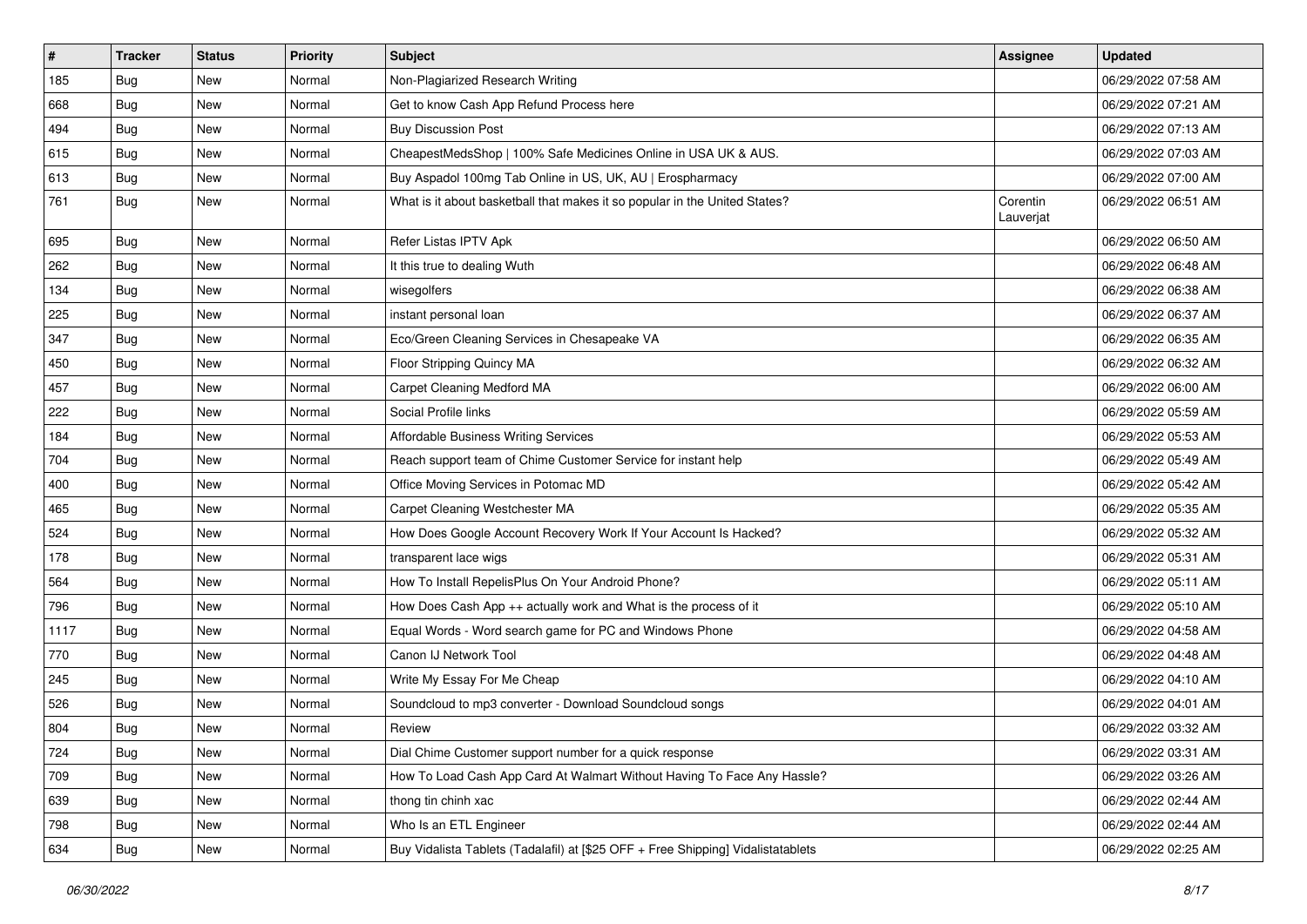| $\sharp$ | <b>Tracker</b> | <b>Status</b> | <b>Priority</b> | Subject                                                                             | <b>Assignee</b>        | <b>Updated</b>      |
|----------|----------------|---------------|-----------------|-------------------------------------------------------------------------------------|------------------------|---------------------|
| 614      | <b>Bug</b>     | New           | Normal          | Como baixar o MOD APK no celular                                                    |                        | 06/29/2022 02:22 AM |
| 251      | Bug            | <b>New</b>    | Normal          | All About Cash App Transfer Fail Problems                                           | Pierre-Loïc<br>Garoche | 06/29/2022 01:24 AM |
| 528      | Bug            | <b>New</b>    | Normal          | Korean Mag                                                                          |                        | 06/29/2022 01:13 AM |
| 556      | Bug            | <b>New</b>    | Normal          | Play Game Mod Apk With Your Friends                                                 |                        | 06/29/2022 01:00 AM |
| 584      | <b>Bug</b>     | <b>New</b>    | Normal          | Want the cash app customer service number to check balance?                         |                        | 06/29/2022 01:00 AM |
| 591      | Bug            | New           | Normal          | How To Find Facebook Modifications For Your Spotify Premium Apk?                    |                        | 06/29/2022 12:40 AM |
| 671      | Bug            | New           | Normal          | Hot games                                                                           | Pierre-Loïc<br>Garoche | 06/29/2022 12:40 AM |
| 667      | Bug            | <b>New</b>    | Normal          | What Is a Ringtone?                                                                 |                        | 06/29/2022 12:34 AM |
| 703      | Bug            | New           | Normal          | For real-time help, dial Facebook customer service number                           |                        | 06/29/2022 12:30 AM |
| 250      | Bug            | <b>New</b>    | Normal          | Reviews of phone ringtones                                                          |                        | 06/29/2022 12:29 AM |
| 619      | Bug            | <b>New</b>    | Normal          | Online Trusted Medicine Store in US for Health - Genericmedsupply                   |                        | 06/29/2022 12:26 AM |
| 635      | <b>Bug</b>     | New           | Normal          | Buy Steroids Online with OurMedicnes.com   Best Quality Steroids                    |                        | 06/29/2022 12:17 AM |
| 550      | Bug            | New           | Normal          | Nederland FM - beste manieren om naar internationale radio op internet te luisteren |                        | 06/29/2022 12:06 AM |
| 797      | Bug            | New           | Normal          | Psychedelic                                                                         | Christophe<br>Garion   | 06/28/2022 11:11 PM |
| 265      | Bug            | <b>New</b>    | Normal          | 3 Faq's On Downloading To Your Apple Ipod                                           |                        | 06/28/2022 11:07 PM |
| 530      | Bug            | <b>New</b>    | Normal          | Cheap Assignment Writing Service UK                                                 | Anonymous              | 06/28/2022 11:00 PM |
| 541      | Bug            | <b>New</b>    | Normal          | How to fix the cash app payment failed errors?                                      |                        | 06/28/2022 10:56 PM |
| 588      | Bug            | New           | Normal          | YouTube Vanced Apk Manager App - Como instalá-lo                                    |                        | 06/28/2022 10:56 PM |
| 689      | <b>Bug</b>     | New           | Normal          | How to use twitch.tv/activate?                                                      |                        | 06/28/2022 10:48 PM |
| 715      | Bug            | <b>New</b>    | Normal          | Puppy Playtime Descargar gratis                                                     |                        | 06/28/2022 10:46 PM |
| 808      | <b>Bug</b>     | New           | Normal          | Sinnvolle Guten-Morgen-Grüße                                                        |                        | 06/28/2022 10:45 PM |
| 805      | <b>Bug</b>     | <b>New</b>    | Normal          | Ketamine Online Store                                                               | Christophe<br>Garion   | 06/28/2022 10:04 PM |
| 886      | Bug            | <b>New</b>    | Normal          | Is the Fox News Channel on Roku free?                                               |                        | 06/28/2022 09:36 PM |
| 656      | Bug            | New           | Normal          | Kiwi Nutrition Facts And Health Benefits                                            |                        | 06/28/2022 08:54 PM |
| 518      | <b>Bug</b>     | New           | Normal          | How To Check The Balance Of Cash App Account By Taking Cash App Support?            |                        | 06/28/2022 08:51 PM |
| 139      | <b>Bug</b>     | New           | Normal          | relseo                                                                              |                        | 06/28/2022 08:48 PM |
| 239      | Bug            | New           | Normal          | Algunas características más de Choices MOD APK                                      |                        | 06/28/2022 08:47 PM |
| 672      | Bug            | New           | Normal          | The easiest way to delete ringtones on iPhone                                       |                        | 06/28/2022 08:44 PM |
| 138      | <b>Bug</b>     | New           | Normal          | own-sweethome                                                                       |                        | 06/28/2022 08:42 PM |
| 711      | <b>Bug</b>     | New           | Normal          | Human Fall Flat Apk Download                                                        |                        | 06/28/2022 08:27 PM |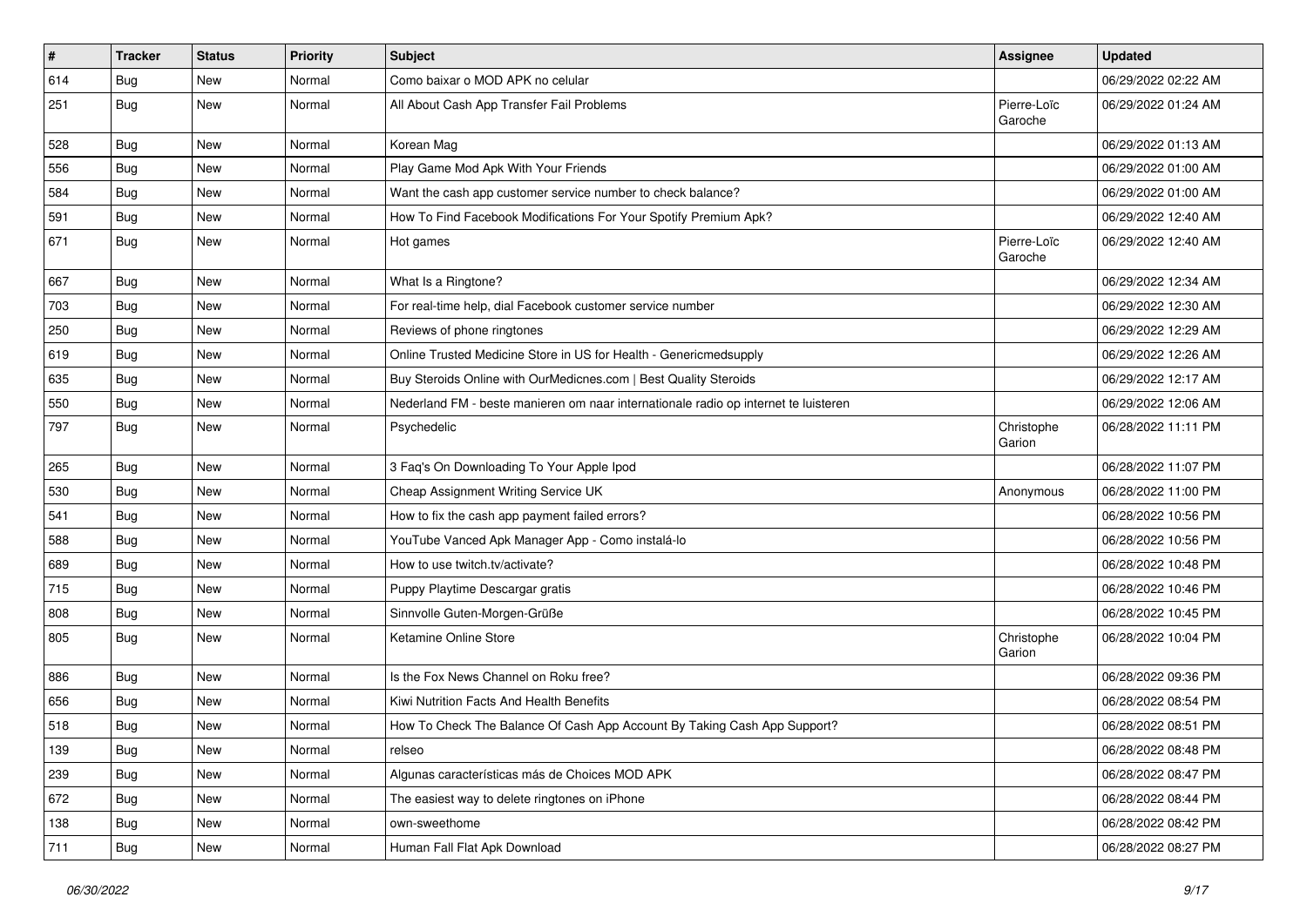| $\pmb{\#}$ | <b>Tracker</b> | <b>Status</b> | <b>Priority</b> | Subject                                                                   | <b>Assignee</b>        | <b>Updated</b>      |
|------------|----------------|---------------|-----------------|---------------------------------------------------------------------------|------------------------|---------------------|
| 474        | <b>Bug</b>     | New           | Normal          | Floor Waxing Arlington MA                                                 |                        | 06/28/2022 08:10 PM |
| 569        | <b>Bug</b>     | New           | Normal          | What is the incoming and outgoing mail server for Outlook IMAP settings?  | Pierre-Loïc<br>Garoche | 06/28/2022 07:38 PM |
| 167        | <b>Bug</b>     | New           | Normal          | instant loan without documents                                            | Anonymous              | 06/28/2022 07:35 PM |
| 663        | <b>Bug</b>     | New           | Normal          | Know how the Cash app twitches words in a detailed way.                   | Pierre-Loïc<br>Garoche | 06/28/2022 07:08 PM |
| 888        | <b>Bug</b>     | New           | Normal          | Is the Fox News Channel on Roku free?                                     |                        | 06/28/2022 06:58 PM |
| 123        | <b>Bug</b>     | New           | Normal          | https://www.reddit.com/r/NRLgrandfinal2020/                               |                        | 06/28/2022 06:50 PM |
| 372        | <b>Bug</b>     | New           | Normal          | Auto Transport Services in Arlington County VA                            |                        | 06/28/2022 06:49 PM |
| 477        | Bug            | New           | Normal          | What Does Online Coupon Mean?                                             |                        | 06/28/2022 06:40 PM |
| 733        | <b>Bug</b>     | New           | Normal          | How does one go about getting a book deal?                                |                        | 06/28/2022 06:35 PM |
| 533        | <b>Bug</b>     | New           | Normal          | How to complete the homework assignments in economics in the easiest way? |                        | 06/28/2022 06:26 PM |
| 1110       | <b>Bug</b>     | New           | Normal          | Six Guns Mod Apk Answers Your Questions                                   | Pierre-Loïc<br>Garoche | 06/28/2022 06:26 PM |
| 149        | <b>Bug</b>     | New           | Normal          | dftgy                                                                     |                        | 06/28/2022 06:18 PM |
| 1000       | Bug            | New           | Normal          | Super easy way to zoom photos and upload to Instagram                     | Christophe<br>Garion   | 06/28/2022 06:14 PM |
| 651        | <b>Bug</b>     | New           | Normal          | Salmon Health Benefits                                                    |                        | 06/28/2022 05:49 PM |
| 780        | Bug            | New           | Normal          | Best Whatsapp Modified APKs                                               | Pierre-Loïc<br>Garoche | 06/28/2022 05:38 PM |
| 169        | <b>Bug</b>     | New           | Normal          | CV Maker - UAE CV Writing Agency                                          |                        | 06/28/2022 05:38 PM |
| 508        | <b>Bug</b>     | New           | Normal          | hire a professional dissertation help                                     |                        | 06/28/2022 04:58 PM |
| 643        | <b>Bug</b>     | New           | Normal          | Oreo TV Apk Download                                                      |                        | 06/28/2022 04:57 PM |
| 159        | <b>Bug</b>     | New           | Normal          | xfguih njgkh                                                              |                        | 06/28/2022 04:45 PM |
| 726        | <b>Bug</b>     | New           | Normal          | Mobile Application Development Services                                   |                        | 06/28/2022 04:44 PM |
| 697        | Bug            | New           | Normal          | How to Descargar Pura TV For Android                                      |                        | 06/28/2022 04:43 PM |
| 1115       | <b>Bug</b>     | New           | Normal          | How to access your saved favorite Tiktok                                  |                        | 06/28/2022 03:59 PM |
| 769        | <b>Bug</b>     | New           | Normal          | check my cash app                                                         |                        | 06/28/2022 03:29 PM |
| 816        | <b>Bug</b>     | New           | Normal          | Play Scribble io fun with everyone                                        |                        | 06/28/2022 03:20 PM |
| 674        | <b>Bug</b>     | New           | Normal          | The best game in 2021                                                     | Pierre-Loïc<br>Garoche | 06/28/2022 03:17 PM |
| 570        | Bug            | New           | Normal          | What is Sutton bank cash app customer service phone number?               | Pierre-Loïc<br>Garoche | 06/28/2022 03:09 PM |
| 980        | Bug            | New           | Normal          | Free Gas Cards for the Unemployed                                         |                        | 06/28/2022 02:54 PM |
| 645        | Bug            | New           | Normal          | thong tin chinh xac nhat hom nay                                          |                        | 06/28/2022 02:48 PM |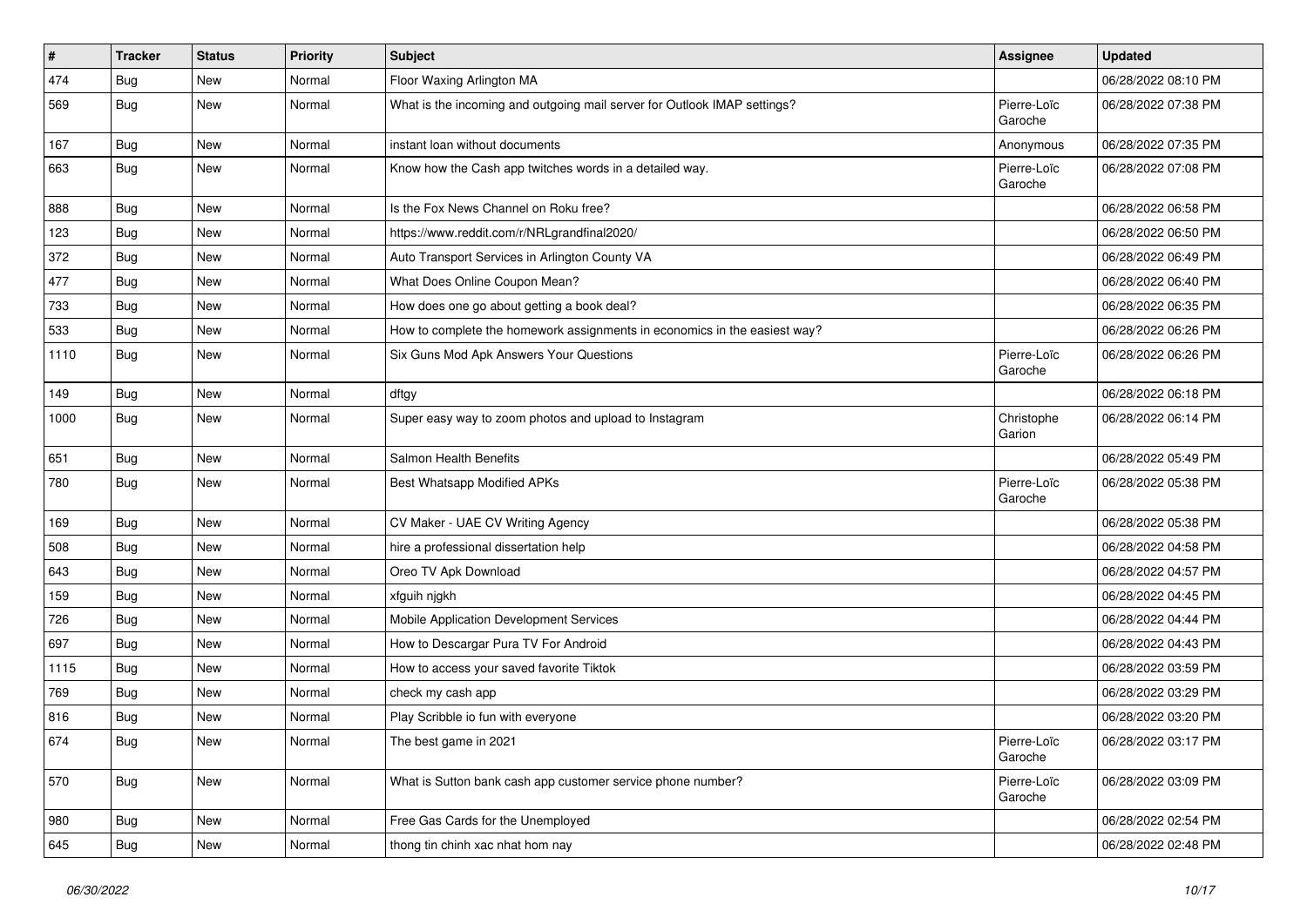| #    | <b>Tracker</b> | <b>Status</b> | <b>Priority</b> | <b>Subject</b>                                                                                      | <b>Assignee</b>   | <b>Updated</b>      |
|------|----------------|---------------|-----------------|-----------------------------------------------------------------------------------------------------|-------------------|---------------------|
| 194  | <b>Bug</b>     | New           | Normal          | lace closure wigs                                                                                   |                   | 06/28/2022 02:29 PM |
| 776  | Bug            | New           | Normal          | Wibargain                                                                                           |                   | 06/28/2022 01:57 PM |
| 969  | <b>Bug</b>     | New           | Normal          | Watch NCAA Football Live Match Free                                                                 |                   | 06/28/2022 01:31 PM |
| 280  | Bug            | New           | Normal          | Pacific Web Design                                                                                  |                   | 06/28/2022 01:25 PM |
| 315  | <b>Bug</b>     | New           | Normal          | Dissertation help UK                                                                                |                   | 06/28/2022 01:20 PM |
| 729  | <b>Bug</b>     | New           | Normal          | Canon IJ Network Tool                                                                               |                   | 06/28/2022 01:10 PM |
| 460  | Bug            | New           | Normal          | Floor Cleaning Medford MA                                                                           |                   | 06/28/2022 01:07 PM |
| 815  | <b>Bug</b>     | New           | Normal          | how do i call cash app customer service                                                             | Xavier Thirioux   | 06/28/2022 01:04 PM |
| 201  | Bug            | New           | Normal          | closure wig                                                                                         |                   | 06/28/2022 12:58 PM |
| 784  | Bug            | New           | Normal          | How To Add Money On Cash App Card And Check The Funds?                                              |                   | 06/28/2022 12:36 PM |
| 670  | <b>Bug</b>     | New           | Normal          | JTWhatsApp Apk - The New and Improved WhatsApp                                                      |                   | 06/28/2022 12:32 PM |
| 773  | <b>Bug</b>     | New           | Normal          | Spades - Play online free                                                                           |                   | 06/28/2022 12:26 PM |
| 471  | <b>Bug</b>     | New           | Normal          | Residential Floor Cleaning Westchester MA                                                           |                   | 06/28/2022 12:23 PM |
| 828  | <b>Bug</b>     | New           | Normal          | Nursery management                                                                                  |                   | 06/28/2022 12:10 PM |
| 743  | Bug            | New           | Normal          | They promote 'pixel art' contests and a 'game jam' related to the work and figure of Carlos Casares |                   | 06/28/2022 12:04 PM |
| 690  | <b>Bug</b>     | New           | Normal          | campervan hire                                                                                      |                   | 06/28/2022 11:55 AM |
| 781  | Bug            | New           | Normal          | Free Whatsapp Group to Join                                                                         |                   | 06/28/2022 11:48 AM |
| 464  | <b>Bug</b>     | New           | Normal          | Upholstery Cleaning Westchester MA                                                                  |                   | 06/28/2022 11:39 AM |
| 785  | <b>Bug</b>     | New           | Normal          | How To Get Money Off Cash App Without Card Or With A Card?                                          |                   | 06/28/2022 11:35 AM |
| 627  | Bug            | New           | Normal          | <b>HELO</b>                                                                                         |                   | 06/28/2022 11:28 AM |
| 981  | <b>Bug</b>     | New           | Normal          | VidMate Mod APK                                                                                     |                   | 06/28/2022 11:24 AM |
| 976  | <b>Bug</b>     | New           | Normal          | How to delete the cash app account history right now?                                               | Hamza<br>Bourbouh | 06/28/2022 11:22 AM |
| 129  | Bug            | New           | Normal          | xcvgbgh                                                                                             |                   | 06/28/2022 11:10 AM |
| 182  | <b>Bug</b>     | New           | Normal          | <b>Healthcare Custom Writing Services</b>                                                           |                   | 06/28/2022 10:53 AM |
| 1129 | <b>Bug</b>     | New           | Normal          | how to enable direct deposit on cash app?                                                           |                   | 06/28/2022 10:44 AM |
| 469  | <b>Bug</b>     | <b>New</b>    | Normal          | Germs Removal Westchester MA                                                                        |                   | 06/28/2022 10:40 AM |
| 666  | <b>Bug</b>     | <b>New</b>    | Normal          | 470+ pages à colorier de Noël                                                                       |                   | 06/28/2022 10:02 AM |
| 809  | <b>Bug</b>     | New           | Normal          | Smash Karts - immerse yourself in the exciting race                                                 |                   | 06/28/2022 09:57 AM |
| 632  | <b>Bug</b>     | New           | Normal          | CheapestMedsShop   100% Safe Medicines Online in UK & AUS.                                          |                   | 06/28/2022 09:52 AM |
| 128  | <b>Bug</b>     | New           | Normal          | dfgbd                                                                                               |                   | 06/28/2022 09:48 AM |
| 997  | Bug            | New           | Normal          | 123.hp.com/laserjet                                                                                 |                   | 06/28/2022 09:48 AM |
| 565  | <b>Bug</b>     | New           | Normal          | How To Install RepelisPlus On Your Android Phone?                                                   |                   | 06/28/2022 09:46 AM |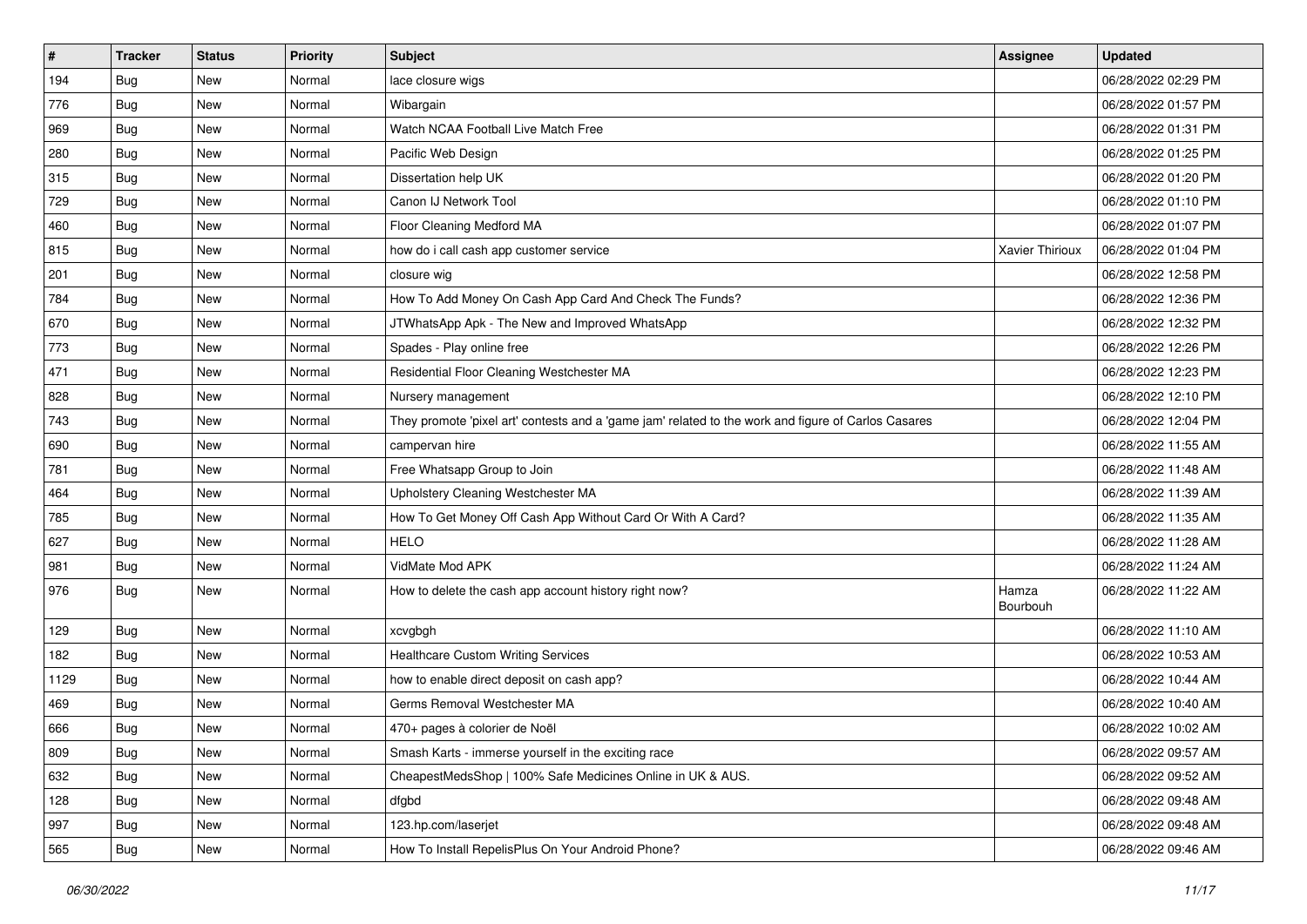| #   | <b>Tracker</b> | <b>Status</b> | <b>Priority</b> | <b>Subject</b>                                                                                                  | <b>Assignee</b>        | <b>Updated</b>      |
|-----|----------------|---------------|-----------------|-----------------------------------------------------------------------------------------------------------------|------------------------|---------------------|
| 817 | <b>Bug</b>     | New           | Normal          | Pacman 30th Anniversary                                                                                         |                        | 06/28/2022 09:20 AM |
| 210 | <b>Bug</b>     | New           | Normal          | Issue with check symbol in Cash App? Dial assist number with calling Cash App customer service phone<br>number. |                        | 06/28/2022 09:09 AM |
| 821 | <b>Bug</b>     | <b>New</b>    | Normal          | Nicoo - A Review of the Popular Battle Royale Game                                                              |                        | 06/28/2022 08:30 AM |
| 548 | Bug            | <b>New</b>    | Normal          | Web N Logo Design                                                                                               |                        | 06/28/2022 08:24 AM |
| 284 | <b>Bug</b>     | New           | Normal          | All About Cash App Transfer Fail Problems                                                                       |                        | 06/28/2022 08:24 AM |
| 247 | <b>Bug</b>     | New           | Normal          | best 4 Channel Amp                                                                                              |                        | 06/28/2022 07:58 AM |
| 722 | <b>Bug</b>     | New           | Normal          | Vergrößern Sie Instagram-Fotos mit instazoom                                                                    | Christophe<br>Garion   | 06/28/2022 07:21 AM |
| 734 | Bug            | New           | Normal          | DR. STRANGE: Multiverse of Scheduling Madness!                                                                  |                        | 06/28/2022 07:07 AM |
| 621 | <b>Bug</b>     | New           | Normal          | Buy All Modafinil & Armodafinil Tablets @Buy Modafinil US                                                       |                        | 06/28/2022 06:49 AM |
| 640 | Bug            | New           | Normal          | play game with me                                                                                               |                        | 06/28/2022 06:33 AM |
| 629 | Bug            | New           | Normal          | How Can I Load Cash App Card at Walmart straight away?                                                          |                        | 06/28/2022 06:07 AM |
| 753 | <b>Bug</b>     | New           | Normal          | onlineessaygrader                                                                                               |                        | 06/28/2022 05:55 AM |
| 744 | <b>Bug</b>     | New           | Normal          | <b>Pixel Survive</b>                                                                                            |                        | 06/28/2022 05:13 AM |
| 702 | Bug            | New           | Normal          | Avail Chime Customer Service to know How To Get Chime Bank Statement                                            |                        | 06/28/2022 04:58 AM |
| 822 | <b>Bug</b>     | New           | Normal          | Dowload Your Boyfriend Game                                                                                     |                        | 06/28/2022 04:56 AM |
| 231 | Bug            | New           | Normal          | Is the ringtone download difficult or not?                                                                      | Pierre-Loïc<br>Garoche | 06/28/2022 04:48 AM |
| 620 | Bug            | New           | Normal          | Viagra Meds: Fastest & Quick Delivery On Your Doorstep - USA                                                    |                        | 06/28/2022 04:33 AM |
| 965 | <b>Bug</b>     | New           | Normal          | Go with cash app customer service to know where I can load my cash app card                                     |                        | 06/28/2022 04:30 AM |
| 577 | <b>Bug</b>     | New           | Normal          | Follow these easy steps to make Admiral Casino Login                                                            |                        | 06/28/2022 03:52 AM |
| 193 | <b>Bug</b>     | New           | Normal          | 18% Discount on Homeopathic medicines                                                                           |                        | 06/28/2022 03:38 AM |
| 617 | Bug            | New           | Normal          | Buy Vidalista Tablets (Tadalafil) at [\$25 OFF + Free Shipping] Vidalistatablets                                |                        | 06/28/2022 03:33 AM |
| 983 | <b>Bug</b>     | New           | Normal          | Finding issue in tekken 3 game?                                                                                 |                        | 06/28/2022 03:26 AM |
| 802 | Bug            | New           | Normal          | Who Is an ETL Engineer                                                                                          |                        | 06/28/2022 02:03 AM |
| 483 | Bug            | New           | Normal          | UK best essay writing service                                                                                   |                        | 06/28/2022 01:35 AM |
| 999 | <b>Bug</b>     | New           | Normal          | Is there a way to find Google Feud answers?                                                                     |                        | 06/28/2022 01:27 AM |
| 348 | Bug            | New           | Normal          | Mold Removal Services in Chesapeake VA                                                                          |                        | 06/28/2022 12:53 AM |
| 200 | <b>Bug</b>     | New           | Normal          | uiopi[o                                                                                                         |                        | 06/28/2022 12:33 AM |
| 814 | <b>Bug</b>     | New           | Normal          | Stage Fright Cure                                                                                               | Pierre-Loïc<br>Garoche | 06/28/2022 12:31 AM |
| 114 | Bug            | New           | Normal          | <b>Medical Research Writing Services</b>                                                                        |                        | 06/28/2022 12:06 AM |
| 714 | <b>Bug</b>     | New           | Normal          | Cuevana 3 Premium - Enjoy Your Favorite Movies and TV Shows on Your Smart TV                                    |                        | 06/27/2022 11:43 PM |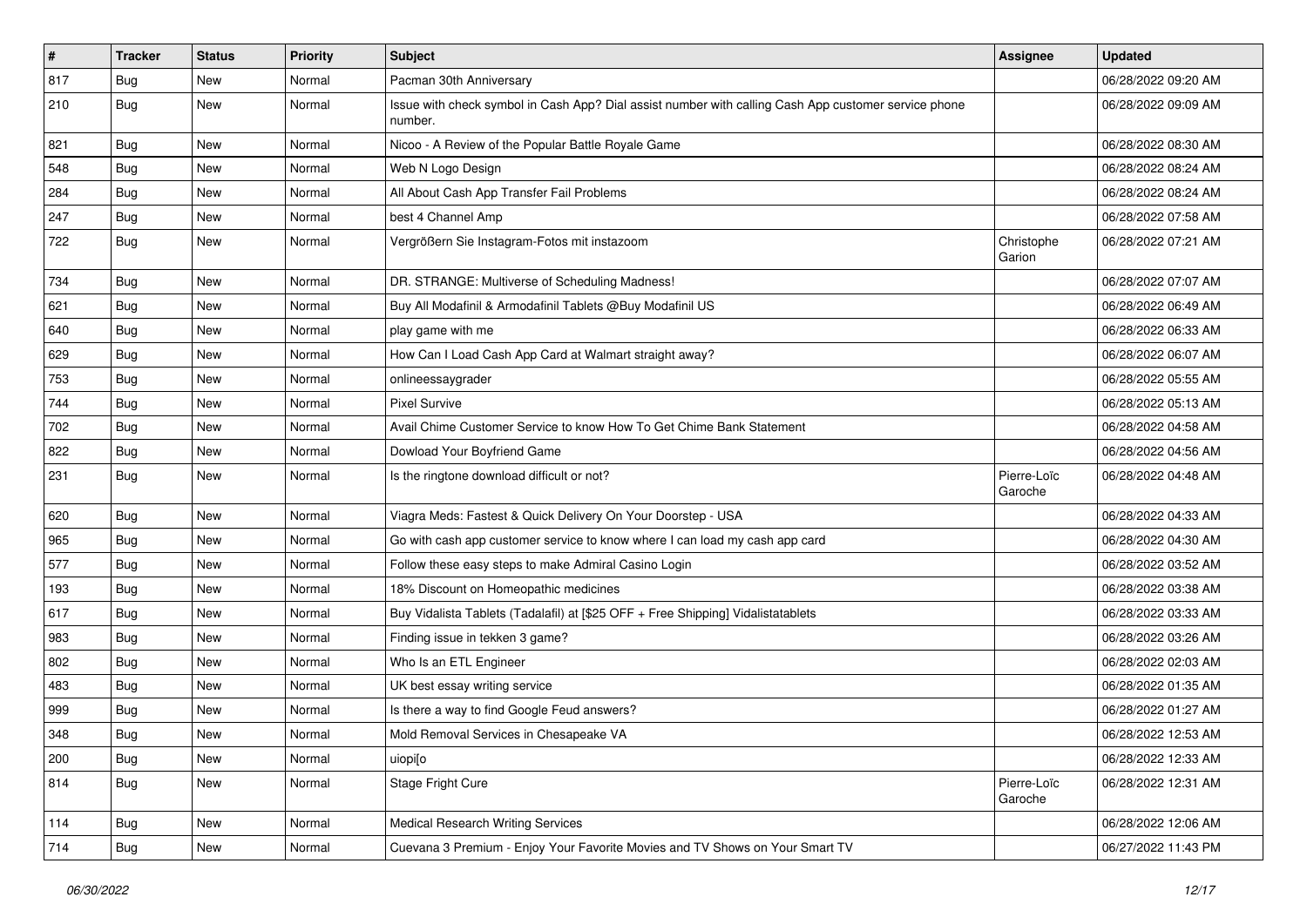| #    | <b>Tracker</b> | <b>Status</b> | <b>Priority</b> | <b>Subject</b>                                                      | Assignee             | <b>Updated</b>      |
|------|----------------|---------------|-----------------|---------------------------------------------------------------------|----------------------|---------------------|
| 939  | <b>Bug</b>     | New           | Normal          | Ability to change sound notifications                               | Christophe<br>Garion | 06/27/2022 11:29 PM |
| 607  | Bug            | New           | Normal          | Vex 5                                                               |                      | 06/27/2022 11:24 PM |
| 595  | Bug            | New           | Normal          | RFM Online - une révolution dans la gestion de l'identité numérique |                      | 06/27/2022 11:06 PM |
| 116  | Bug            | New           | Normal          | aertaeyg                                                            |                      | 06/27/2022 11:06 PM |
| 830  | <b>Bug</b>     | New           | Normal          | Poppy Playtime APK                                                  |                      | 06/27/2022 10:31 PM |
| 737  | <b>Bug</b>     | New           | Normal          | How Do I Talk To A Live Person At Facebook If Anything Is Doubtful? |                      | 06/27/2022 09:59 PM |
| 600  | Bug            | New           | Normal          | Play Store Pro                                                      |                      | 06/27/2022 09:43 PM |
| 948  | <b>Bug</b>     | New           | Normal          | Canon IJ Network Tool                                               |                      | 06/27/2022 09:30 PM |
| 215  | Bug            | <b>New</b>    | Normal          | How For Top Level Cell Phone For You                                |                      | 06/27/2022 09:19 PM |
| 568  | <b>Bug</b>     | New           | Normal          | Instale a versão mais recente do YouTube Premium                    |                      | 06/27/2022 08:56 PM |
| 971  | <b>Bug</b>     | New           | Normal          | How Do I Check Balance On Cash App Card With Optimum Ease?          |                      | 06/27/2022 08:16 PM |
| 951  | <b>Bug</b>     | New           | Normal          | Canon.com/ijsetup                                                   |                      | 06/27/2022 07:56 PM |
| 987  | <b>Bug</b>     | New           | Normal          | <b>Medicinal Mushrooms</b>                                          |                      | 06/27/2022 07:13 PM |
| 739  | Bug            | New           | Normal          | law dissertation help                                               |                      | 06/27/2022 06:12 PM |
| 760  | <b>Bug</b>     | New           | Normal          | apkmod                                                              |                      | 06/27/2022 04:13 PM |
| 986  | Bug            | New           | Normal          | dbhdsvbhdf                                                          | Christophe<br>Garion | 06/27/2022 04:12 PM |
| 738  | Bug            | New           | Normal          | How Much Amount Do I Get Using The Referral Code For Cash App?      |                      | 06/27/2022 03:58 PM |
| 953  | <b>Bug</b>     | New           | Normal          | Manga Dogs - Read Your Favorite Comics on Your Smartphone           |                      | 06/27/2022 03:53 PM |
| 686  | <b>Bug</b>     | New           | Normal          | Welcome To The Most Demandable Mahipalpur Escorts Agency            |                      | 06/27/2022 03:45 PM |
| 1119 | Bug            | New           | Normal          | Klondike Solitaire                                                  |                      | 06/27/2022 03:00 PM |
| 196  | Bug            | New           | Normal          | Homoeobazaar For Homeopathy Medicines                               |                      | 06/27/2022 02:18 PM |
| 484  | <b>Bug</b>     | New           | Normal          | UK best essay writing service                                       |                      | 06/27/2022 02:01 PM |
| 274  | <b>Bug</b>     | New           | Normal          | How AI is transforming coupon marketing campaigns?                  | Anonymous            | 06/27/2022 01:54 PM |
| 1128 | <b>Bug</b>     | New           | Normal          | cvjvfbdi                                                            | Hamza<br>Bourbouh    | 06/27/2022 01:52 PM |
| 1101 | <b>Bug</b>     | New           | Normal          | How to Delete Cash App History at once?                             |                      | 06/27/2022 01:33 PM |
| 716  | Bug            | New           | Normal          | La celebración de un BabyShower.                                    |                      | 06/27/2022 12:29 PM |
| 801  | Bug            | New           | Normal          | Who Is an ETL Engineer                                              |                      | 06/27/2022 12:25 PM |
| 579  | <b>Bug</b>     | New           | Normal          | YOUR CV MAKES YOUR FIRST IMPRESSION                                 | Christophe<br>Garion | 06/27/2022 12:22 PM |
| 233  | <b>Bug</b>     | New           | Normal          | Anauthorsway.com: My User Experience                                |                      | 06/27/2022 12:02 PM |
| 644  | <b>Bug</b>     | New           | Normal          | <b>TeaTV App Review</b>                                             |                      | 06/27/2022 11:47 AM |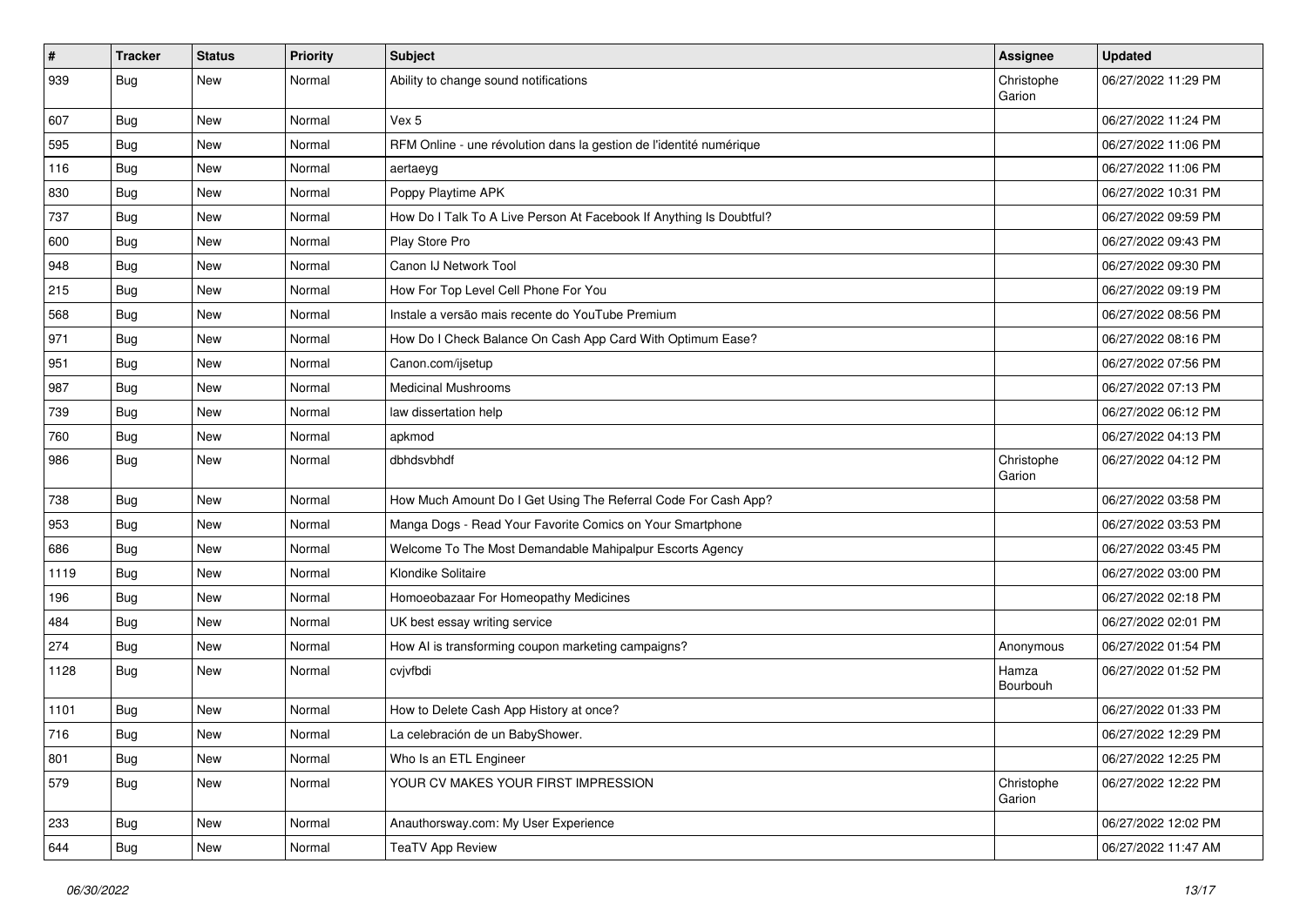| $\vert$ # | <b>Tracker</b> | <b>Status</b> | <b>Priority</b> | <b>Subject</b>                                                                                                                                                                                                                                    | <b>Assignee</b>        | <b>Updated</b>      |
|-----------|----------------|---------------|-----------------|---------------------------------------------------------------------------------------------------------------------------------------------------------------------------------------------------------------------------------------------------|------------------------|---------------------|
| 1118      | <b>Bug</b>     | New           | Normal          | Gameplay Minecraft                                                                                                                                                                                                                                |                        | 06/27/2022 10:33 AM |
| 538       | Bug            | <b>New</b>    | Normal          | Will cash app refund money if scammed quickly?                                                                                                                                                                                                    |                        | 06/27/2022 10:25 AM |
| 792       | Bug            | New           | Normal          | What is Google Camera Mod?                                                                                                                                                                                                                        |                        | 06/27/2022 10:20 AM |
| 232       | Bug            | New           | Normal          | FM whatsapp messaging app.                                                                                                                                                                                                                        |                        | 06/27/2022 10:04 AM |
| 590       | Bug            | <b>New</b>    | Normal          | Follow proper initiatives to check my cash app card balance:                                                                                                                                                                                      |                        | 06/27/2022 09:57 AM |
| 675       | Bug            | New           | Normal          | What Are Smart Tactics To Fix Cash App Transfer Failed Hurdles?                                                                                                                                                                                   |                        | 06/27/2022 09:51 AM |
| 819       | <b>Bug</b>     | New           | Normal          | Metal Slug Apk para Android                                                                                                                                                                                                                       |                        | 06/27/2022 09:35 AM |
| 988       | <b>Bug</b>     | New           | Normal          | <b>Medicinal Mushrooms</b>                                                                                                                                                                                                                        |                        | 06/27/2022 09:33 AM |
| 113       | <b>Bug</b>     | <b>New</b>    | Normal          | ufc 254 live                                                                                                                                                                                                                                      |                        | 06/27/2022 08:54 AM |
| 959       | Bug            | <b>New</b>    | Normal          | Get connected with cash app team-How to get money off cash app at walmart without card                                                                                                                                                            |                        | 06/27/2022 08:52 AM |
| 653       | <b>Bug</b>     | New           | Normal          | Jujube (Jinjoles): Properties And Health Benefits                                                                                                                                                                                                 |                        | 06/27/2022 08:47 AM |
| 720       | <b>Bug</b>     | New           | Normal          | How does Cash App Phone Number provide a quick treatment?                                                                                                                                                                                         |                        | 06/27/2022 08:02 AM |
| 158       | Bug            | New           | Normal          | dfghj zcvgh                                                                                                                                                                                                                                       |                        | 06/27/2022 07:28 AM |
| 996       | <b>Bug</b>     | <b>New</b>    | Normal          | Cricut.com/setup                                                                                                                                                                                                                                  |                        | 06/27/2022 07:12 AM |
| 317       | Bug            | <b>New</b>    | Normal          | Eco/Green Cleaning Services in Virginia Beach VA                                                                                                                                                                                                  |                        | 06/27/2022 07:03 AM |
| 807       | <b>Bug</b>     | New           | Normal          | 1v1Battle is a strategic action 'Build and shoot' game                                                                                                                                                                                            |                        | 06/27/2022 06:52 AM |
| 727       | Bug            | New           | Normal          | Drive for speed simulator mod apk                                                                                                                                                                                                                 | Pierre-Loïc<br>Garoche | 06/27/2022 06:33 AM |
| 985       | <b>Bug</b>     | New           | Normal          | Find out the vitality of Facebook Phone Number:                                                                                                                                                                                                   |                        | 06/27/2022 05:39 AM |
| 978       | <b>Bug</b>     | <b>New</b>    | Normal          | Delamore Lodge is a place to stay.                                                                                                                                                                                                                |                        | 06/27/2022 04:57 AM |
| 1127      | <b>Bug</b>     | New           | Normal          | Is there any support to find Google Feud answers?                                                                                                                                                                                                 |                        | 06/27/2022 04:27 AM |
| 544       | <b>Bug</b>     | New           | Normal          | Hey! I had a very cool idea to order our general picture on canvas for my family as a gift. But couldn't find a<br>good one. Once my friend advised me this article in which I found what I was looking for and gave a cool gift<br>to my family. |                        | 06/27/2022 04:10 AM |
| 596       | <b>Bug</b>     | New           | Normal          | <b>Kids Games</b>                                                                                                                                                                                                                                 |                        | 06/27/2022 04:08 AM |
| 966       | Bug            | <b>New</b>    | Normal          | How to Download the Filmes                                                                                                                                                                                                                        |                        | 06/27/2022 03:25 AM |
| 468       | Bug            | New           | Normal          | Floor Cleaning Westchester MA                                                                                                                                                                                                                     |                        | 06/27/2022 02:41 AM |
| 1112      | <b>Bug</b>     | New           | Normal          | What Cash App Policy Says If Random Person Sent Me Money On Cash App?                                                                                                                                                                             |                        | 06/27/2022 02:39 AM |
| 1001      | Bug            | New           | Normal          | Venmo Keep Saying Error?                                                                                                                                                                                                                          |                        | 06/27/2022 02:20 AM |
| 154       | <b>Bug</b>     | New           | Normal          | fdgyyrut gyrtrw                                                                                                                                                                                                                                   |                        | 06/27/2022 01:21 AM |
| 758       | Bug            | New           | Normal          | How Do I Study Consistently For Hours?                                                                                                                                                                                                            |                        | 06/27/2022 12:49 AM |
| 998       | <b>Bug</b>     | New           | Normal          | Is It Hard to Solve Wordle An                                                                                                                                                                                                                     |                        | 06/27/2022 12:24 AM |
| 992       | Bug            | New           | Normal          | So vergrößern Sie Ihr Instagram-Profilbild                                                                                                                                                                                                        |                        | 06/26/2022 11:29 PM |
| 748       | <b>Bug</b>     | New           | Normal          | Il y a quelques façons d'obtenir des sonneries gratuites pour votre iPhone                                                                                                                                                                        |                        | 06/26/2022 11:24 PM |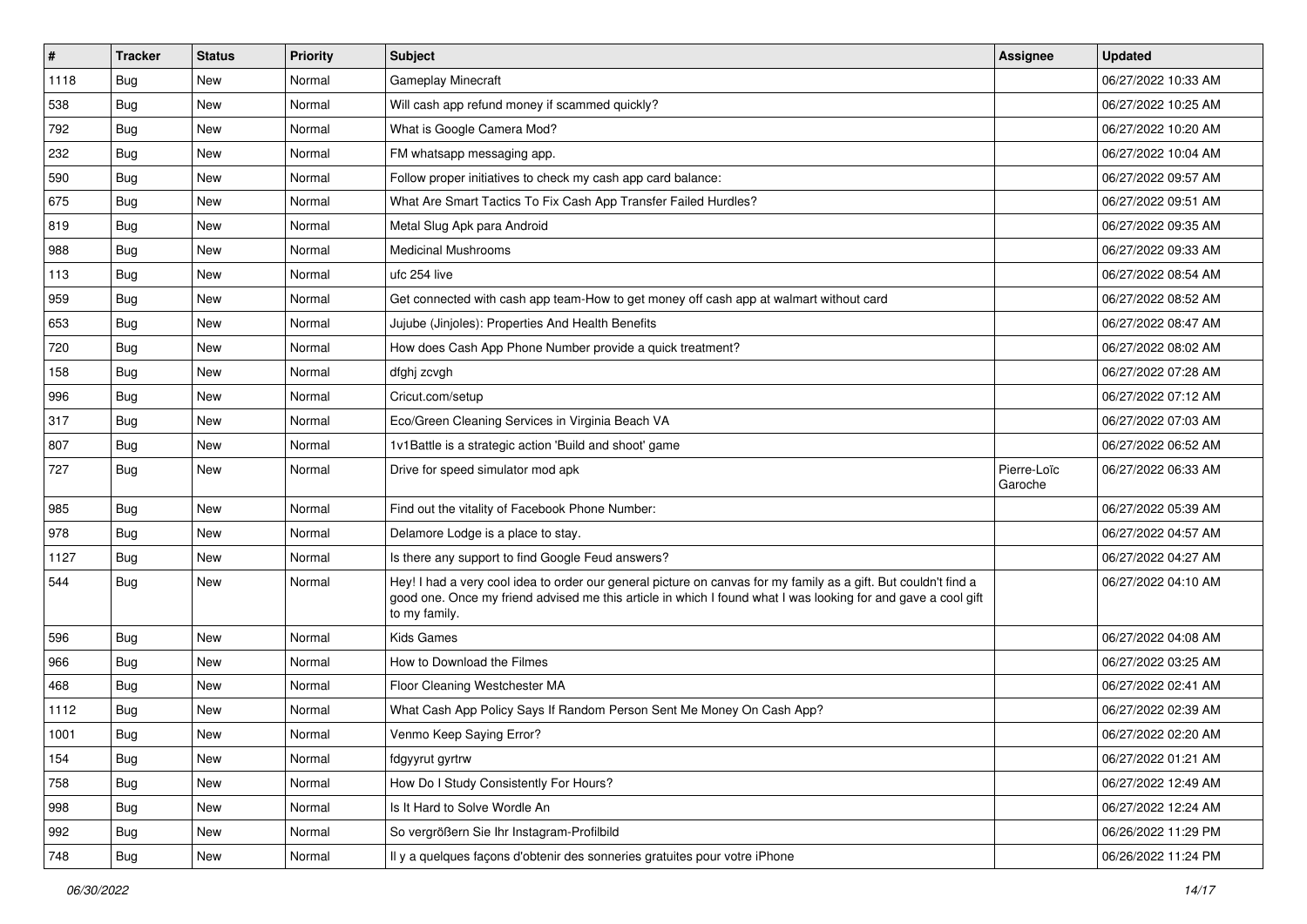| $\sharp$ | <b>Tracker</b> | <b>Status</b> | Priority | Subject                                                                    | <b>Assignee</b>      | <b>Updated</b>      |
|----------|----------------|---------------|----------|----------------------------------------------------------------------------|----------------------|---------------------|
| 962      | <b>Bug</b>     | New           | Normal   | Kostenlose Hörbücher                                                       |                      | 06/26/2022 10:45 PM |
| 938      | <b>Bug</b>     | <b>New</b>    | Normal   | Would you like to have your own ringtone                                   | Christophe<br>Garion | 06/26/2022 09:54 PM |
| 302      | Bug            | <b>New</b>    | Normal   | Auto Electrical Repair Services in Norcross GA                             |                      | 06/26/2022 07:49 PM |
| 970      | Bug            | <b>New</b>    | Normal   | The Amount Of Time Does Cash App Direct Deposit Time Take?                 |                      | 06/26/2022 07:32 PM |
| 1104     | <b>Bug</b>     | New           | Normal   | Idle game fix bug                                                          |                      | 06/26/2022 06:52 PM |
| 752      | Bug            | New           | Normal   | Plagerism checker                                                          |                      | 06/26/2022 06:33 PM |
| 795      | Bug            | New           | Normal   | Drift Boss - Exciting Race                                                 |                      | 06/26/2022 06:32 PM |
| 1108     | <b>Bug</b>     | New           | Normal   | Six Guns Mod Apk Answers Your Questions                                    |                      | 06/26/2022 06:26 PM |
| 585      | Bug            | <b>New</b>    | Normal   | What is cash app help number?                                              |                      | 06/26/2022 06:21 PM |
| 825      | Bug            | New           | Normal   | Lucky Patcher Download                                                     |                      | 06/26/2022 06:09 PM |
| 1096     | <b>Bug</b>     | New           | Normal   | Race and experience new life.                                              |                      | 06/26/2022 06:07 PM |
| 730      | Bug            | New           | Normal   | Canon IJ Network Tool                                                      |                      | 06/26/2022 05:51 PM |
| 974      | Bug            | New           | Normal   | Watch NCAA Football Live Streaming Free                                    |                      | 06/26/2022 05:33 PM |
| 1098     | Bug            | <b>New</b>    | Normal   | Life of a Fisherman                                                        |                      | 06/26/2022 05:16 PM |
| 535      | Bug            | New           | Normal   | Getting Tangled Problems When You Try To Apply For Cash App Delete Account | Christophe<br>Garion | 06/26/2022 04:51 PM |
| 940      | Bug            | <b>New</b>    | Normal   | What is Plex and Is Plex Legal?                                            |                      | 06/26/2022 04:50 PM |
| 750      | Bug            | New           | Normal   | Create a Report Template                                                   |                      | 06/26/2022 04:27 PM |
| 1097     | <b>Bug</b>     | New           | Normal   | Race and experience new life.                                              |                      | 06/26/2022 04:22 PM |
| 631      | Bug            | New           | Normal   | How Can I Load Cash App Card at Walmart straight away?                     |                      | 06/26/2022 04:07 PM |
| 732      | Bug            | New           | Normal   | Get rectifications steps about why cash app transfer failed                |                      | 06/26/2022 03:28 PM |
| 961      | Bug            | <b>New</b>    | Normal   | TeaTv is an Android                                                        |                      | 06/26/2022 02:02 PM |
| 754      | <b>Bug</b>     | New           | Normal   | Cómo descargar tonos gratis de teléfono celular                            |                      | 06/26/2022 01:56 PM |
| 768      | <b>Bug</b>     | New           | Normal   | Where can you buy best jackets online?                                     |                      | 06/26/2022 01:50 PM |
| 144      | Bug            | <b>New</b>    | Normal   | curly bob lace front wigs                                                  |                      | 06/26/2022 01:44 PM |
| 749      | <b>Bug</b>     | New           | Normal   | The Best Bubble Shooter Game for Android                                   |                      | 06/26/2022 12:12 PM |
| 941      | <b>Bug</b>     | New           | Normal   | is Disney Now and Disney Plus different?                                   |                      | 06/26/2022 12:10 PM |
| 260      | Bug            | New           | Normal   | Web Design Services Near Me                                                |                      | 06/26/2022 11:55 AM |
| 1120     | <b>Bug</b>     | New           | Normal   | Summary of 5 best coloring apps on phones                                  |                      | 06/26/2022 11:32 AM |
| 547      | Bug            | New           | Normal   | Get rid of the issue of cash app down by calling experts.                  |                      | 06/26/2022 10:38 AM |
| 952      | Bug            | New           | Normal   | Canon IJ Network Tool                                                      |                      | 06/26/2022 10:35 AM |
| 993      | <b>Bug</b>     | New           | Normal   | IO Games Free Online                                                       |                      | 06/26/2022 09:41 AM |
| 989      | Bug            | New           | Normal   | Barewoods Wax Cigar                                                        |                      | 06/26/2022 09:19 AM |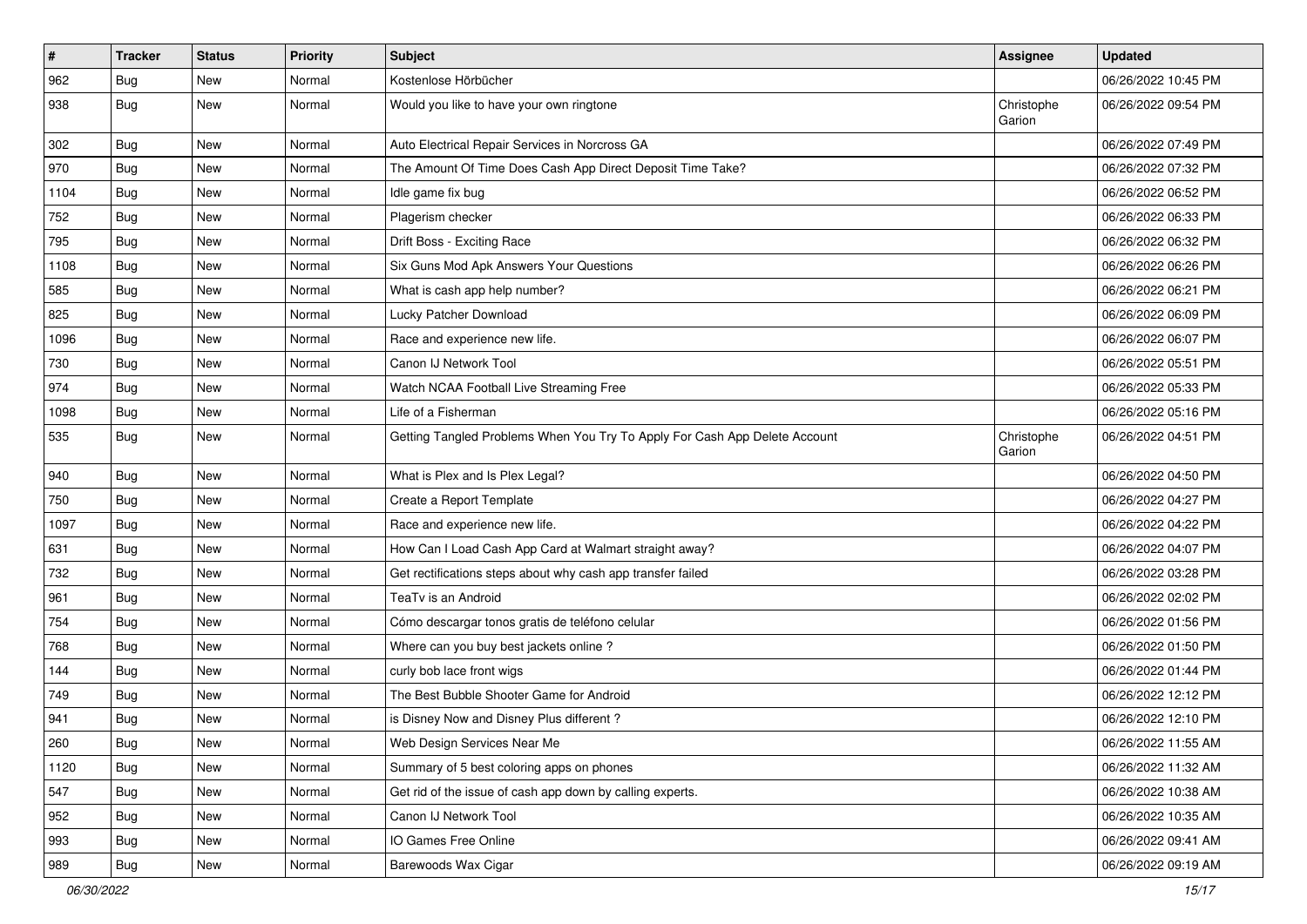| $\vert$ # | <b>Tracker</b> | <b>Status</b> | Priority | Subject                                                                                                                                                  | <b>Assignee</b>        | <b>Updated</b>      |
|-----------|----------------|---------------|----------|----------------------------------------------------------------------------------------------------------------------------------------------------------|------------------------|---------------------|
| 1111      | Bug            | New           | Normal   | LOLBeans is a fun battle royale game where you race with other players while avoiding obstacles. Reach the<br>end of the course in competitive gameplay! |                        | 06/26/2022 09:17 AM |
| 706       | <b>Bug</b>     | New           | Normal   | How Can You Cancel A Cash App Payment Without Any Prior Information?                                                                                     |                        | 06/26/2022 09:13 AM |
| 958       | <b>Bug</b>     | New           | Normal   | Avail Cash app support service to know Sutton bank cash app number                                                                                       |                        | 06/26/2022 08:46 AM |
| 984       | Bug            | <b>New</b>    | Normal   | How to disable, permanently delete Twitter account on phone, PC                                                                                          |                        | 06/26/2022 08:28 AM |
| 747       | <b>Bug</b>     | New           | Normal   | How to Install Tyflex Plus on Your Android Device                                                                                                        |                        | 06/26/2022 08:16 AM |
| 874       | <b>Bug</b>     | <b>New</b>    | Normal   | Cómo descargar Minecraft Apk                                                                                                                             |                        | 06/26/2022 08:01 AM |
| 1102      | <b>Bug</b>     | New           | Normal   | Charlottesville Travel Guide?                                                                                                                            |                        | 06/26/2022 07:44 AM |
| 517       | <b>Bug</b>     | New           | Normal   | Proficient tips to take help of cash app support professionals:                                                                                          |                        | 06/26/2022 07:34 AM |
| 964       | Bug            | <b>New</b>    | Normal   | Can I Fix Cash App Transfer Failed Issues By Adding Sufficient Funds?                                                                                    |                        | 06/26/2022 07:21 AM |
| 638       | Bug            | New           | Normal   | Run 3 game                                                                                                                                               |                        | 06/26/2022 06:31 AM |
| 728       | <b>Bug</b>     | New           | Normal   | Will Cash App refund money if scammed? Hitches With Optimum Ease                                                                                         |                        | 06/26/2022 06:15 AM |
| 977       | <b>Bug</b>     | <b>New</b>    | Normal   | Fans of the Old Country will like this book.                                                                                                             |                        | 06/26/2022 05:54 AM |
| 990       | Bug            | New           | Normal   | Mushrooms                                                                                                                                                |                        | 06/26/2022 05:41 AM |
| 198       | <b>Bug</b>     | <b>New</b>    | Normal   | DR. RECKEWEG R42 (HAEMOVENIN) (22ML)                                                                                                                     |                        | 06/26/2022 05:31 AM |
| 946       | <b>Bug</b>     | New           | Normal   | What is Plex and Is Plex Legal?                                                                                                                          |                        | 06/26/2022 05:23 AM |
| 950       | <b>Bug</b>     | New           | Normal   | ij.start canon                                                                                                                                           |                        | 06/26/2022 04:35 AM |
| 310       | Bug            | <b>New</b>    | Normal   | Mattress Cleaning Services in Virginia Beach VA                                                                                                          |                        | 06/26/2022 04:33 AM |
| 829       | <b>Bug</b>     | New           | Normal   | Write My Dissertation For Me UK                                                                                                                          | Pierre-Loïc<br>Garoche | 06/26/2022 04:13 AM |
| 935       | <b>Bug</b>     | <b>New</b>    | Normal   | MovieBox Pro Apk - Watch Movies and TV Shows on Your Android Phone                                                                                       |                        | 06/26/2022 04:11 AM |
| 741       | Bug            | New           | Normal   | <b>Blockchain Technology Solutions</b>                                                                                                                   |                        | 06/26/2022 02:19 AM |
| 259       | Bug            | <b>New</b>    | Normal   | call center services                                                                                                                                     |                        | 06/26/2022 01:30 AM |
| 630       | <b>Bug</b>     | New           | Normal   | How Can I Load Cash App Card at Walmart straight away?                                                                                                   |                        | 06/26/2022 12:04 AM |
| 954       | <b>Bug</b>     | New           | Normal   | AZ Screen Recorder Mod                                                                                                                                   |                        | 06/25/2022 11:24 PM |
| 227       | Bug            | New           | Normal   | Cash App Help & Solutions - Here You Will Get Better Assistance                                                                                          |                        | 06/25/2022 11:21 PM |
| 742       | <b>Bug</b>     | New           | Normal   | How Long Does Cash App Support Take To Respond For A Better Support?                                                                                     |                        | 06/25/2022 11:00 PM |
| 955       | <b>Bug</b>     | <b>New</b>    | Normal   | How Long Does Verification Take On Cash App If You Apply For The Verification?                                                                           | Christophe<br>Garion   | 06/25/2022 10:50 PM |
| 956       | Bug            | New           | Normal   | FNF Free Mods Online                                                                                                                                     |                        | 06/25/2022 09:59 PM |
| 1106      | <b>Bug</b>     | New           | Normal   | How Do I Get Cash App ++ Without Confronting Any Technical Glitches?                                                                                     |                        | 06/25/2022 09:53 PM |
| 710       | Bug            | New           | Normal   | Take Necessary Assistance If You Are Unable Activate Cash App Card                                                                                       |                        | 06/25/2022 09:26 PM |
| 1103      | Bug            | New           | Normal   | Idle game fix bug                                                                                                                                        |                        | 06/25/2022 09:08 PM |
| 979       | <b>Bug</b>     | New           | Normal   | Free Gas Cards for the Unemployed                                                                                                                        |                        | 06/25/2022 09:02 PM |